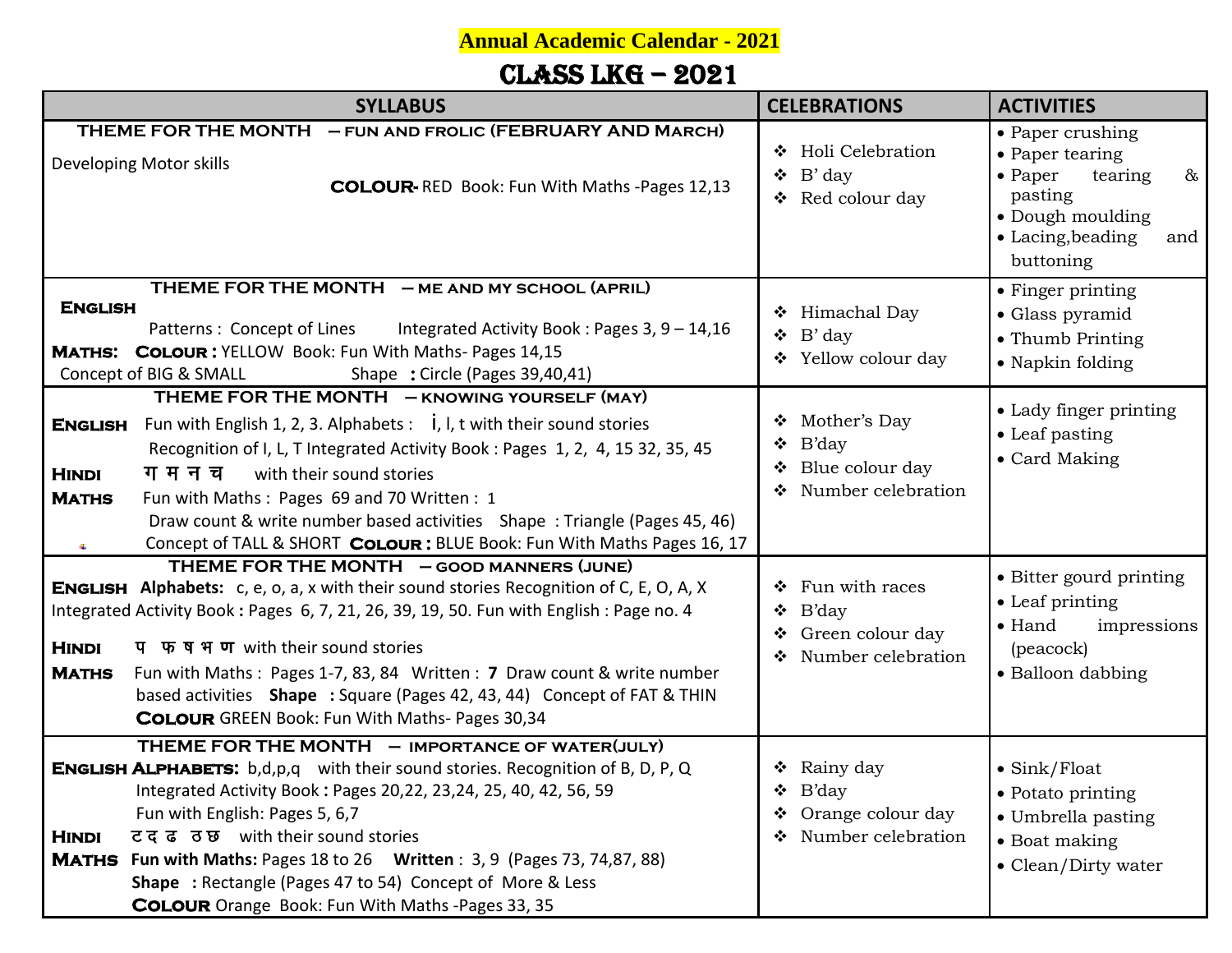| THEME FOR THE MONTH - OUR HELPERS (AUGUST)<br><b>ENGLISH ALPHABETS:</b> j, y, g, z with their sound stories. Recognition of J, Y, G, Z<br><b>Integrated Activity Book: Pages. 17, 18, 33, 51, 28, 52, 65, 31.</b><br>Fun with English Pages 8, 9,10,20, 21<br>HINDI तकल वब with their sound stories Book: Pages 31 to 42<br><b>MATHS</b> Written: 4 (Pages 75, 76) Draw count & write number based activities<br><b>COLOUR</b> PINK Book: Fun With Maths - Pages 36, 37 | $\bullet$ Independence day<br>$\bullet$ B'day<br>❖ Rakhi<br>Pink colour day<br>❖<br>Number celebration<br>$\frac{1}{2}$ | $\bullet$ Flag making<br>• Matki decoration<br>• Rakhi making<br>$\bullet$ Fancy<br><b>Dress</b><br>and<br>dialogue dilivery |
|-------------------------------------------------------------------------------------------------------------------------------------------------------------------------------------------------------------------------------------------------------------------------------------------------------------------------------------------------------------------------------------------------------------------------------------------------------------------------|-------------------------------------------------------------------------------------------------------------------------|------------------------------------------------------------------------------------------------------------------------------|
| THEME FOR THE MONTH - FOOD AND HEALTH (SEPTEMBER)<br><b>ENGLISH</b> Alphabets: n, m, u, v, w with their sound stories. Recognition of N, M, U, V, W<br>Integrated Activity Book: Pages 37, 38, 47, 49, 41, 62, 64. Fun with English: Pages 50, 51<br>HINDI र स श यथ ए with their sound stories<br><b>COLOUR PURPLE</b><br><b>MATHS</b> (Pages 8, 9, 11, 55-57) Written: 2, 6 (Pages 81, 82 and 71, 72)                                                                  | ❖ Teacher's day<br>$\bullet$ B'day<br>❖ Purple colour day<br>❖ Number celebration                                       | $\bullet$ Teacher's<br>day card<br>making<br>• Capsicum printing<br>• Ear bud printing<br>• Onion printing                   |
| THEME FOR THE MONTH - FESTIVITY (OCTOBER)<br><b>ENGLISH</b> Alphabets: h, k, f, r, s with their sound stories. Recognition of H, K, F, R, S<br>Integrated Activity Book: Pages 27, 29, 30, 34, 36, 43, 44, 48, 46, 61<br>Fun with English: Pages 30, 31, 40, 41<br>with their sound stories<br><b>HINDI</b><br>ड ड. झ ज ञ<br><b>COLOUR BROWN</b><br><b>MATHS Written</b> : 5, 8 (Pages 77, 78, 85, 86) Pages 79, 80, 89, 90, 91                                         | ❖ Gandhi jayanti<br>B'day<br>❖<br>Brown colour day<br>❖<br>❖ Number celebration                                         | • Paper folding (Tulip)<br>• Traffic Lights<br>• Zebra Crossing                                                              |
| THEME FOR THE MONTH - PLANTS AND TREES (NOVEMBER)<br><b>ENGLISH</b> Alphabets: <b>a to z</b> Integrated Activity Book: Pages. 57 to 58, 60, 66 to 69<br>Fun with English: Pages 60, 61, 72, 73<br>HINDI है घे धे with their sound stories Pages 9, 10, 19, 20, 29, 30, 41, 42, 53, 54, 65, 66, 73, 74<br><b>MATHS</b> Count & write (Pages 20, 92 to 98)<br>Missing numbers Pages 94, 99, 100                                                                           | ❖ Children's day<br>$\bullet$ B'day<br>❖ Diwali                                                                         | $\bullet$ Rangoli<br>• Diya decoration<br>• X-mas tree decoration                                                            |

| <b>MY MENU</b>                                       |                                  |
|------------------------------------------------------|----------------------------------|
| <b>MONDAY: PROTEIN DAY</b>                           | <b>TUESDAY: RICE DAY</b>         |
| CHEESE/ Matar/Black chana (in any form) with chapati | Fried rice or Pulav and khichidi |
| <b>WEDNESDAY: GREEN DAY</b>                          | THURSDAY: YELLOW DAY             |
| Green vegetable with chapatti                        | Veg. porodge/ Veg. pakoras       |
| <b>FRIDAY: FRIED DAY</b>                             |                                  |
| Stuffed parantha/Bread pakora or puri                |                                  |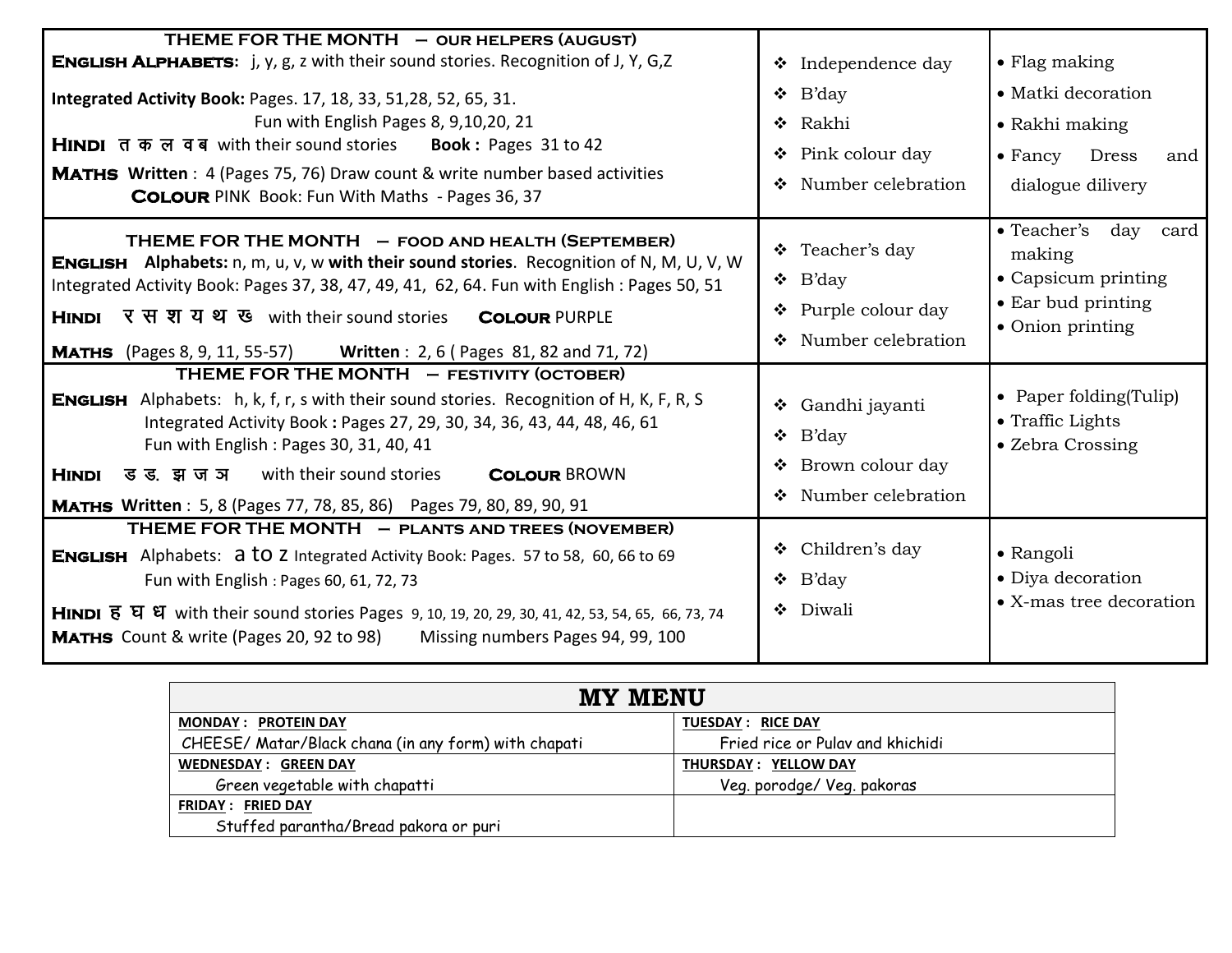#### CLASS UKG - 2021

| <b>SYLLABUS</b>                                                                                                                                                                                                                                                                                                                                                                                                                                                                                                                                                                                                                                            | <b>CELEBRATIONS</b>                                                                                                              | <b>ACTIVITIES</b>                                                                                                                                                                                                |
|------------------------------------------------------------------------------------------------------------------------------------------------------------------------------------------------------------------------------------------------------------------------------------------------------------------------------------------------------------------------------------------------------------------------------------------------------------------------------------------------------------------------------------------------------------------------------------------------------------------------------------------------------------|----------------------------------------------------------------------------------------------------------------------------------|------------------------------------------------------------------------------------------------------------------------------------------------------------------------------------------------------------------|
| THEME FOR THE MONTH - ME AND MY SCHOOL (FEBRUARY & MARCH)<br>My English Book: Pages 1 to 8 Integrated Activity Book: Pages 1 to 11<br>ENGLISH<br>Phonetic sounds : a to z, Revision of a-z, A-Z<br><b>HINDI</b> बाल माधुरी पृष्ठ : 1-7<br>शब्द अभ्यास पृष्ठ : 1-8, व्यंजन (क - ह)<br>Counting : 1 to 10<br><b>MATHS</b><br>Before, After, Between and Missing numbers : 1 to 10<br>Book :<br>Pages 1 to 25                                                                                                                                                                                                                                                 | ❖ Holi Celebration<br>B' day celebration<br>Red colour day<br>❖                                                                  | $\ddot{\bullet}$<br><b>Paper Tearing</b><br>Paper crushing<br>❖<br>Paper tearing and pasting<br>❖<br><b>Thumb Printing</b><br>❖<br>❖<br>Paper folding<br>Holi scene decoration<br>❖                              |
| THEME FOR THE MONTH - FRUITS AND VEGETABLES (APRIL)<br>ENGLISH a-vowel sound<br>My English Book: Pages 10 to 15 Integrated Activity Book: Pages 12 to 15, 33, 34<br><b>HINDI</b> बाल माधुरी पृष्ठ : 9-23           शब्द अभ्यास पृष्ठ : 9-14  , अ  – अ: स्वर गीत<br><b>MATHS</b> Counting : 10 to 20<br>Before, After, Between and Missing numbers: 10 to 20<br>Book : Pages 26 to 32, 55, 63, 64                                                                                                                                                                                                                                                           | ❖ Himachal Day<br>❖ B'day celebration<br>❖ Yellow colour day                                                                     | ❖ Cotton Pasting (Sheep)<br>Buttoning and unbuttoning<br>❖ Finger printing<br>Origami (Tulip)<br>❖<br>Dough/Clay Moulding                                                                                        |
| THEME FOR THE MONTH - GOOD MANNERS (MAY)<br>ENGLISH e-vowel sound<br>My English Book: Pages 16 to 21 Integrated Activity Book: Pages 19 to 24, 72<br>HINDI बाल माधुरी पृष्ठ : 24-30 शब्द अभ्यास पृष्ठ : 15-17, 19 दो अक्षर वाले शब्द<br>Counting: 20 to 30, Before, After, Between and Missing Number: 20 to 30<br><b>MATHS</b><br>Pages 56 to 59, 65 to 70<br>Book                                                                                                                                                                                                                                                                                        | ❖ Mothers' Day<br>❖ B'day celebration<br>Blue colour day<br>❖                                                                    | ❖ Mother's day Card Making<br>❖ Icecream Making<br>❖ Pen cap printing<br><b>Bindi Pasting</b><br>❖                                                                                                               |
| THEME FOR THE MONTH - OUR HELPERS (JUNE)<br><b>ENGLISH</b><br>i–vowel sound<br>My English Book: Pages 22 to 27<br>Integrated Activity Book: Pages 25 to 32<br>HINDI बाल माधुरी पृष्ठ : 31-36         शब्द अभ्यास पृष्ठ : 18, 20-22   दो अक्षर वाले शब्द<br><b>MATHS</b> Counting : 30 to 40 Before, After, Between and Missing Numbers : 30 to 40<br>Book : Pages 60, 61, 62, 75, 76<br>THEME FOR THE MONTH - IMPORTANCE OF WATER (JULY)<br>ENGLISH o-vowel sound<br>My English Book: Pages 28 to 33<br>Integrated Activity Book: Pages 16 to 18, 35 to 38, 74<br>शब्द अभ्यास पृष्ठ : 23-26 तीन अक्षर वाले शब्द<br>बाल माधुरी पृष्ठ :37-40<br><b>HINDI</b> | ❖ Fun with races<br>❖ B'day celebration<br>❖ Green colour day<br>❖ Rainy day<br>B'day celebration<br>❖<br>Orange colour day<br>❖ | ❖ Lady Finger Printing<br>❖ Leaf Printing<br>❖<br><b>Bag Packing</b><br><b>Balloon dabbing</b><br><b>WEBSTER</b><br>❖ Cotton Pasting (Rainy Season<br>clouds)<br>Sink/Float<br>❖<br><b>Umbrella Pasting</b><br>❖ |
| <b>MATHS</b> Counting : 40 - 50<br>Before, After, Between and Missing Numbers:<br>40 - 50<br>Book<br>Pages 33 to 36, 74, 77, 78, 83                                                                                                                                                                                                                                                                                                                                                                                                                                                                                                                        |                                                                                                                                  | <b>Boat Making</b><br>❖<br>Clean/Dirty water<br>❖                                                                                                                                                                |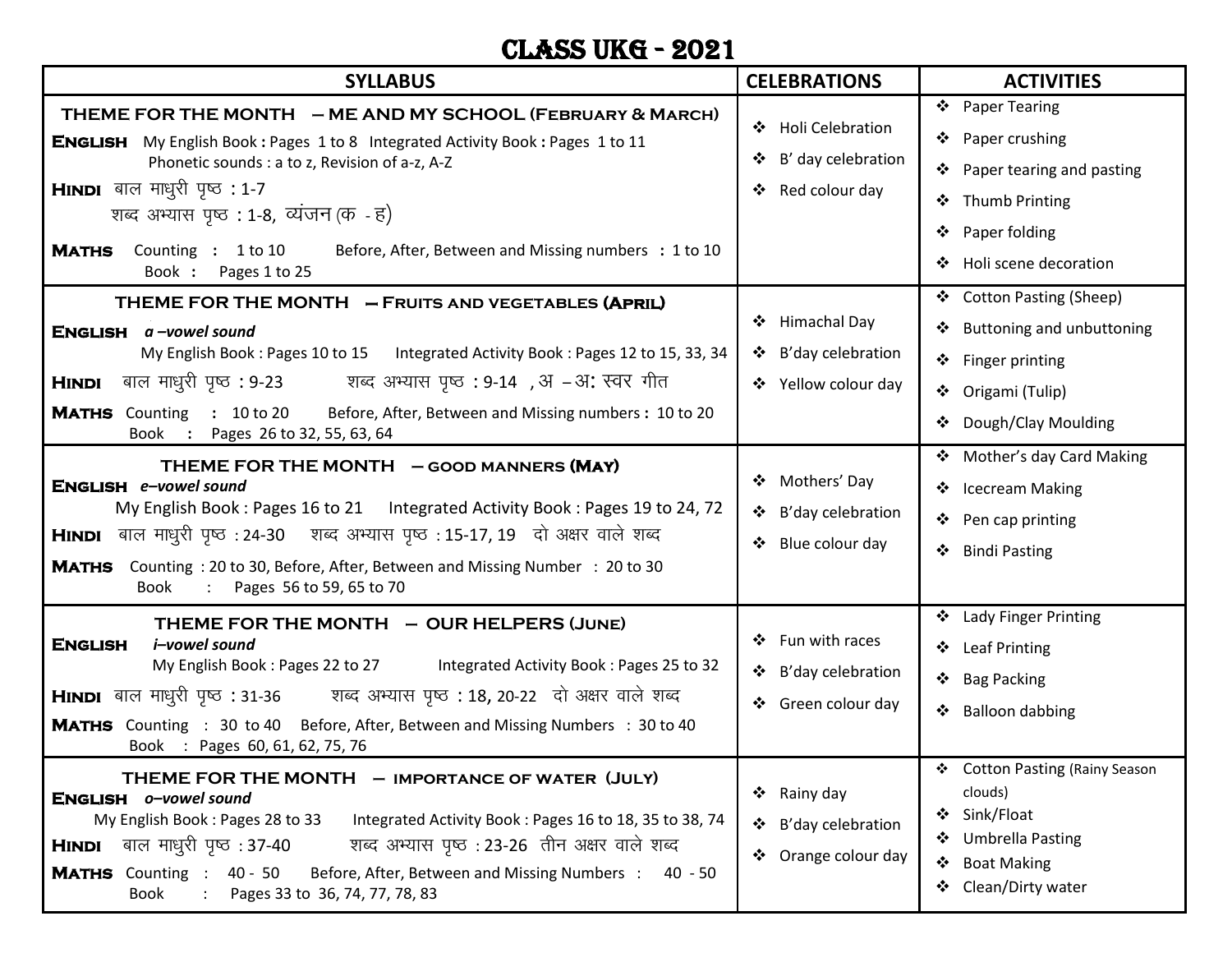| THEME FOR THE MONTH - KNOWING ANIMALS AND BIRDS (AUGUST)<br>ENGLISH u-vowel sound, concept of 'and'<br>English Book: Pages 34 to 42, 44 to 46 Integrated Activity Book: Pages 39 to 47, 60, 61<br>HINDI बाल माधुरी पृष्ठ : 41-49 सब्द अभ्यास पृष्ठ : 27-30 चार अक्षर वाले शब्द<br>Book: Pages 37 to 43, 71<br><b>MATHS</b><br><b>ADDITION</b>                                                                                                                                                                                                                                                                                                                                                                                                                                  | Independence day<br>B'day celebration<br>$\bullet$<br>Pink colour day<br>❖                                                                  | ❖ Rakhi Making<br>❖ Flag Making<br>❖ Pot & Flute Decoration<br>❖ Ear Bud Printing                                                                                                                         |
|--------------------------------------------------------------------------------------------------------------------------------------------------------------------------------------------------------------------------------------------------------------------------------------------------------------------------------------------------------------------------------------------------------------------------------------------------------------------------------------------------------------------------------------------------------------------------------------------------------------------------------------------------------------------------------------------------------------------------------------------------------------------------------|---------------------------------------------------------------------------------------------------------------------------------------------|-----------------------------------------------------------------------------------------------------------------------------------------------------------------------------------------------------------|
| THEME FOR THE MONTH - TRANSPORTATION (SEPTEMBER)<br><b>ENGLISH</b> My English Book: Pages 47 to 52 Concept of is, this, that, has<br>Integrated Activity Book: Pages 51 to 53, 62 to 64, 67<br>HINDI बाल माधुरी पृष्ठ : 50-56           शब्द अभ्यास पृष्ठ : 31-40  चार अक्षर वाले शब्द<br><b>MATHS</b> SUBTRACTION<br>: Pages 44 to 53, 72<br>Book<br>THEME FOR THE MONTH - FESTIVITY/LIVING-NONLIVING THINGS<br>(OCTOBER)<br><b>ENGLISH</b> My English Book: Pages 53 to 66 Concept of in, on, under<br>Integrated Activity Book: Pages 58, 59, 68 to 71, 75<br>बाल माधुरी पृष्ठ: 57-68 शब्द अभ्यास पृष्ठ: 41-51 'आ' मात्रा<br><b>HINDI</b><br><b>MATHS</b><br>Number Names, Heavy/ Light<br>: Pages 54, 73, 84 to 89<br>Book<br><b>ADDITION &amp; SUBTRACTION (Revision)</b> | ❖ Teachers' day<br>B'day celebration<br>Purple colour day<br>$\bullet$<br>Gandhi jayanti<br>❖<br>B'day celebration<br>❖<br>Brown colour day | ❖ Teacher's Day Card Making<br>❖ Petal pasting<br>❖ Toothpaste Cap Printing<br>❖ Paper Bird Making<br>❖ Wool pasting<br>❖ Toran Making<br>❖ Spectacle Drawing<br>❖ Caterpillar Making<br>❖ Traffic Lights |
| THEME FOR THE MONTH - PLANTS AND TREES (NOVEMBER)<br>My English Book: Revision<br><b>ENGLISH</b><br>Integrated Activity Book: 48 to 50, 54 to 57, 65, 66, 73, 76, 77 and Revision<br>HINDI बाल माधुरी पृष्ठ : Revision<br>शब्द अभ्यास पृष्ठ : Revision<br><b>MATHS</b><br>: Pages 79 to 82, Revision<br>Book                                                                                                                                                                                                                                                                                                                                                                                                                                                                   | Diwali<br>❖<br>Children's day<br>B'day celebration<br>$\bullet$                                                                             | ❖ Capsicum Printing<br>❖ Santa Claus making<br>❖ Diya decoration<br>❖ X-Mass tree decoration                                                                                                              |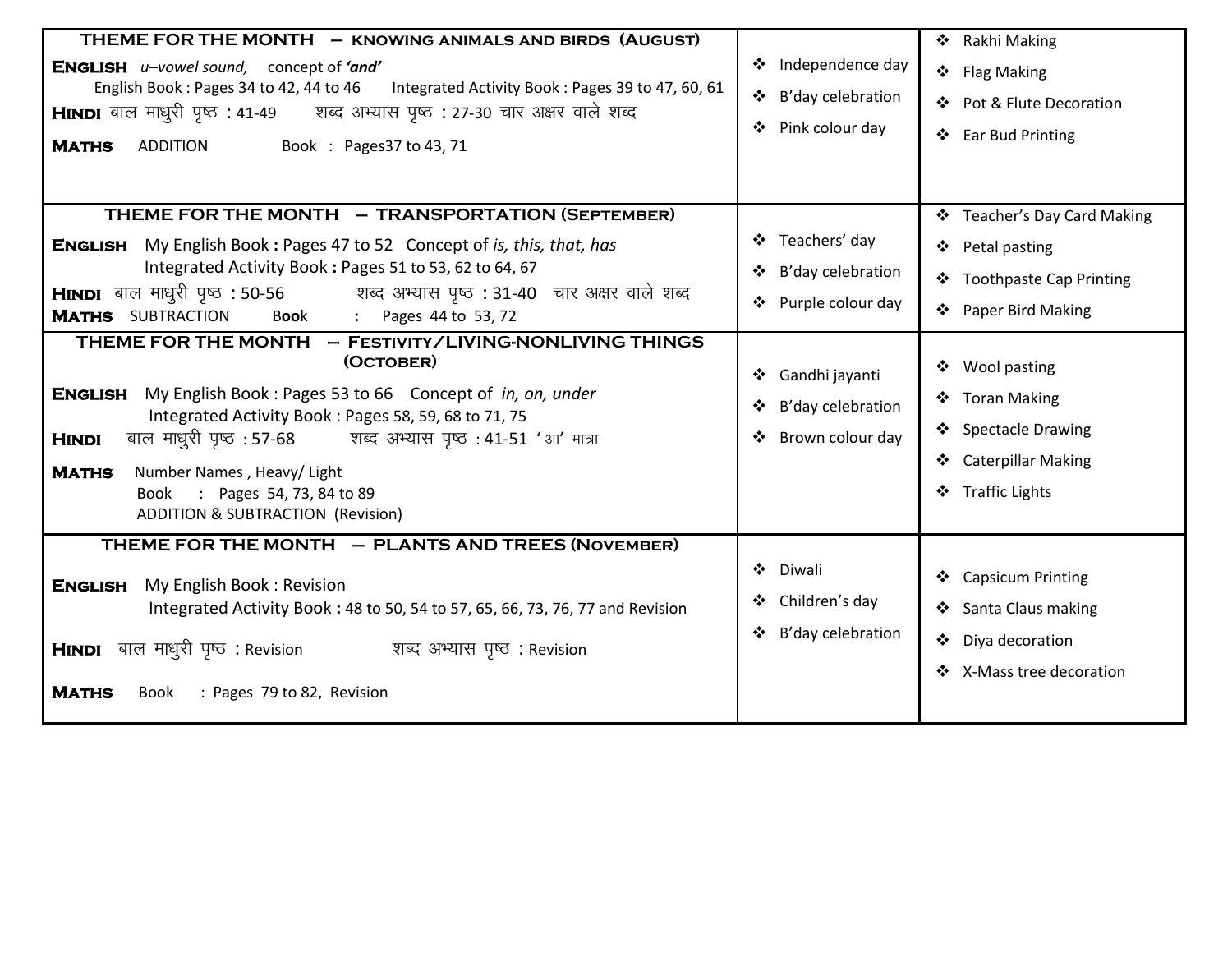# CLASS I – 2021

| <b>SYLLABUS</b>                                                                                                                                                                            | <b>IMPORTANT DAYS</b> | <b>ACTIVITIES</b>                |
|--------------------------------------------------------------------------------------------------------------------------------------------------------------------------------------------|-----------------------|----------------------------------|
| THEME FOR THE MONTH - INCULCATING HOBBIES (FEBRUARY & MARCH)<br><b>RECAPITULATION OF UKG SYLLABUS</b>                                                                                      |                       |                                  |
| $ENGLISH$ : Revision of vowel words, three letter words, cursive small (a to z) and capital(A to Z)<br>Reader - Lesson 1 to 3 Practice Book - Pages 1 to 8                                 | ❖ Holi Celebration    |                                  |
| HINDI: Revision of स्वर, व्यंजन, दो, तीन, चार अक्षर वाले शब्द                                                                                                                              |                       | ❖ Holi card<br>❖ Eraser Painting |
| भाषा माधुरी<br>पाठ $(1 \text{ and } 2)$ भाषा अभ्यास - Book Pages $(1 \text{ to } 5)$                                                                                                       |                       |                                  |
| MATHS: Revision of counting, number names 1 to 10, put $\lambda$ , $\lambda$ or = to sign.<br>Primary Mathematics - Pages 1 to 20 Number in Words - 1 to 20 Table of 2<br>Counting 1 to 50 |                       |                                  |
| SCIENCE: My Living World - Lesson 1<br><b>N.S:</b> Lesson 1 to 5                                                                                                                           |                       |                                  |
| THEME FOR THE MONTH - PERSEVERANCE (APRIL)                                                                                                                                                 |                       | ❖ Himachal Day Card              |
| ENGLISH: Reader - Lesson 4 to 6 Practice Book - Pages 9 to 17<br><b>HINDI:</b> भाषा माधुरी - पाठ (3 and 4) भाषा अभ्यास - Book Pages No (6 to 15)                                           | ❖ Himachal Day        | ❖ Dot Painting                   |
| MATHS : Primary Mathematics - Pages 21 to 35 Number in Words - 21 to 30 Table of 3<br>Backward counting 50 to 1                                                                            |                       |                                  |
| SCIENCE : My Living World - Lesson 2 & 3<br><b>N.S:</b> Lesson 6 to 10                                                                                                                     |                       |                                  |
|                                                                                                                                                                                            |                       |                                  |
| THEME FOR THE MONTH - POSITIVE ATTITUDE (MAY)                                                                                                                                              |                       | ❖ Mother's Day Card              |
| <b>ENGLISH: Reader</b><br>- Lesson 7 to 9 Practice Book - Pages 18 to 27                                                                                                                   |                       | ❖ Emoticons                      |
| HINDI: भाषा माधुरी<br>पाठ(5 to 7) भाषा अभ्यास - Book Pages (16 to 24)                                                                                                                      | ❖ Mothers' Day        |                                  |
| MATHS: Primary Mathematics - Pages 36 to 42 Number in Words - 31 to 40, Table of 4<br>Counting 51 to 100                                                                                   |                       |                                  |
| <b>N.S:</b> Lesson 11 to 14<br>SCIENCE : My Living World - Lesson 4 & 5                                                                                                                    |                       |                                  |
| THEME FOR THE MONTH - ENVIRONMENT PROTECTION (JUNE)                                                                                                                                        |                       | ❖ Pulses Pasting                 |
| <b>ENGLISH: Reader - Lesson 10 to 13 Practice Book - Pages 28 to 35</b><br>Writing skill - Paragraph- Myself                                                                               | ❖ Fun with Races      | ❖ Ladybug with paper             |
| HINDI: भाषा माधुरी पाठ (8 and 9) भाषा अभ्यास - Book Pages (25 to 36)                                                                                                                       |                       |                                  |
| MATHS: Primary Mathematics - Pages 43 to 57 Number in Words - 41 to 50<br>Table of 5<br>Backward counting 100 to 50                                                                        |                       |                                  |
| N.S: Lesson 15 to 18<br><b>SCIENCE:</b> My Living World<br>- Lesson $6&7$                                                                                                                  |                       |                                  |
| THEME FOR THE MONTH - FOOD AND HEALTH (JULY)                                                                                                                                               |                       | ❖ Bindi Pasting                  |
| ENGLISH : Reader<br>- Lesson 14 to 16<br>Practice Book - Pages 36 to 45                                                                                                                    |                       |                                  |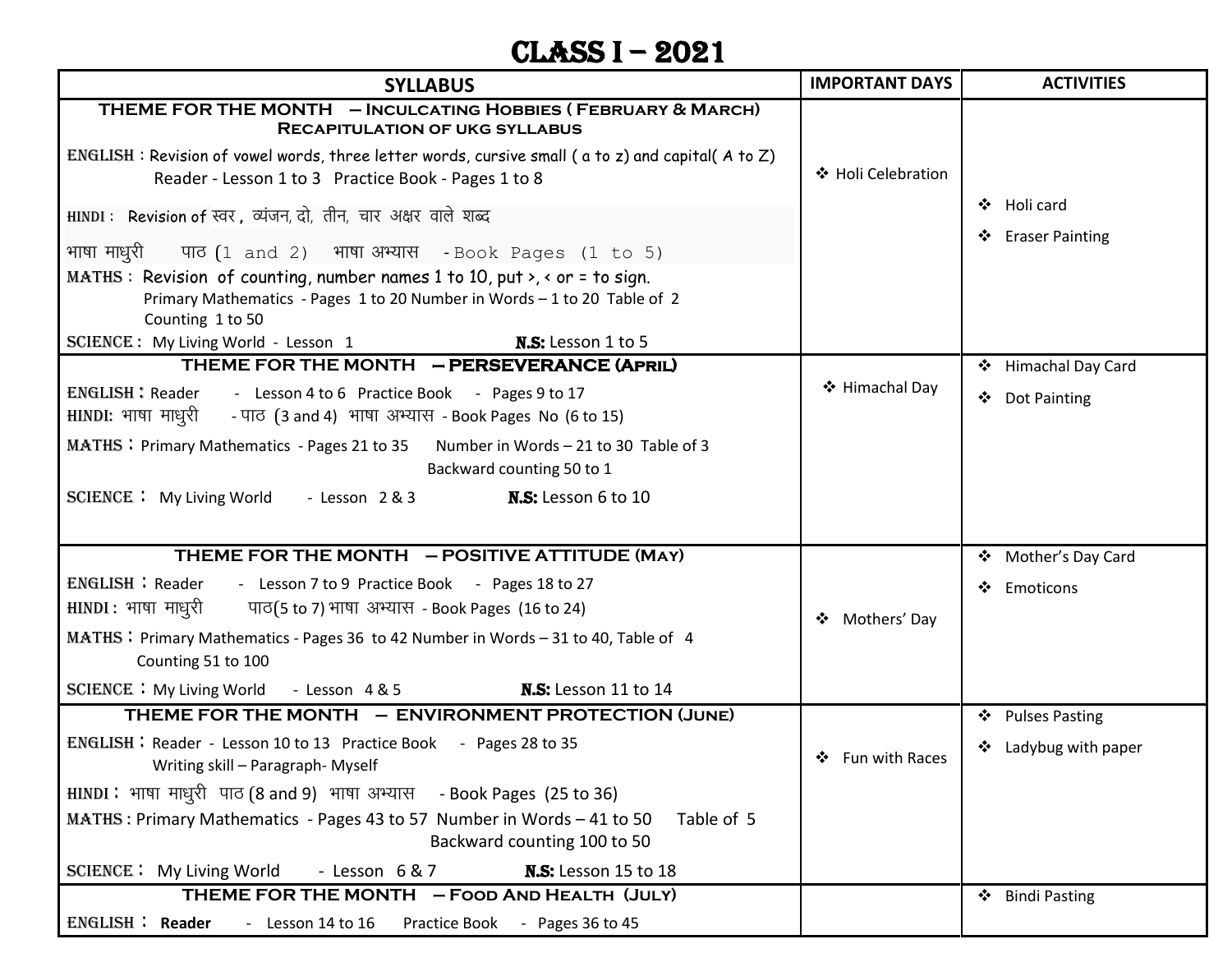| भाषा माधुरी - पाठ(10 to 12) भाषा अभ्यास - Book Pages (37 to 48)<br>HINDI:                                                                                      | ❖ Rainy Day           | ❖ Strawberry with paper       |
|----------------------------------------------------------------------------------------------------------------------------------------------------------------|-----------------------|-------------------------------|
| <b>MATHS:</b><br>Primary Mathematics - Pages 58 to 71 Number in Words - 51 to 70 Table of 6                                                                    |                       |                               |
| SCIENCE: My Living World - Lesson 8 & 9<br><b>N.S::</b> Lesson 19 to 22                                                                                        |                       |                               |
| THEME FOR THE MONTH - PATRIOTISM (AUGUST)                                                                                                                      |                       | ❖ Flag Making                 |
| ENGLISH: Reader - Lesson 17 to 19<br>Practice Book - Pages 46 to 53                                                                                            | ❖ Independence<br>Day | ❖ Rakhi Making                |
| भाषा माधुरी पाठ (13 and 14) भाषा अभ्यास - Book Pages (49 to 54)<br>HINDI:                                                                                      |                       |                               |
| MATHS: Primary Mathematics - Pages 72 to 83 Number in Words - 71 to 80<br>Table of 7                                                                           |                       |                               |
| SCIENCE : My Living World - Lesson 10 & 11<br><b>N.S::</b> Lesson 23 to 25                                                                                     |                       |                               |
| THEME FOR THE MONTH - HERITAGE OF INDIA (SEPTEMBER)                                                                                                            |                       | Bookmark (Teacher's Day)<br>❖ |
| ENGLISH: Reader - Lesson 20 to 22 . Practice Book - Pages 54 to 67                                                                                             |                       | ❖ CD Decoration               |
| $HINDI:$ भाषा माधूरी - पाठ (15 to 17) भाषा अभ्यास - Book Pages No (55 to 57)                                                                                   | ❖ Teachers' Day       |                               |
| MATHS: Primary Mathematics - Pages 84 to 99 Number in Words - 81 to 90 Table of 8                                                                              |                       |                               |
| <b>SCIENCE:</b><br>My Living World - Lesson 12 & 13<br><b>N.S:</b> Lesson 26 to 28                                                                             |                       |                               |
| THEME FOR THE MONTH - FESTIVITY (OCTOBER)                                                                                                                      |                       | ❖ Dussehra Card Making        |
| ENGLISH: Reader - Lesson 23 to 25<br>Practice Book - Pages 68 to 75                                                                                            |                       | ❖ Diya Making                 |
| HINDI: भाषा माधुरी (18 to 20) भाषा अभ्यास Book Pages (58 to 66)<br>MATHS: Primary Mathematics - Pages 100 to 114 Number in Words - (91 - 100) Tables of 9 & 10 |                       |                               |
| SCIENCE : My Living World - Lesson 14 & 15 <b>N.S:</b> Lesson 29,30 & revision                                                                                 |                       |                               |
| THEME FOR THE MONTH - CHILDREN THE FUTURE OF NATION (NOVEMBER)                                                                                                 | ❖<br>Diwali           | ❖ Children Day Card           |
| <b>ENGLISH: Reader</b> - Lesson 26. Practice Book - Pages 76 to 79                                                                                             | Children's day<br>❖   |                               |
| <b>HINDI: Revision</b>                                                                                                                                         |                       |                               |
| <b>SCIENCE</b> : Revision                                                                                                                                      |                       |                               |
| <b>MATHS:</b> Revision<br><b>N.S: Revision</b>                                                                                                                 |                       |                               |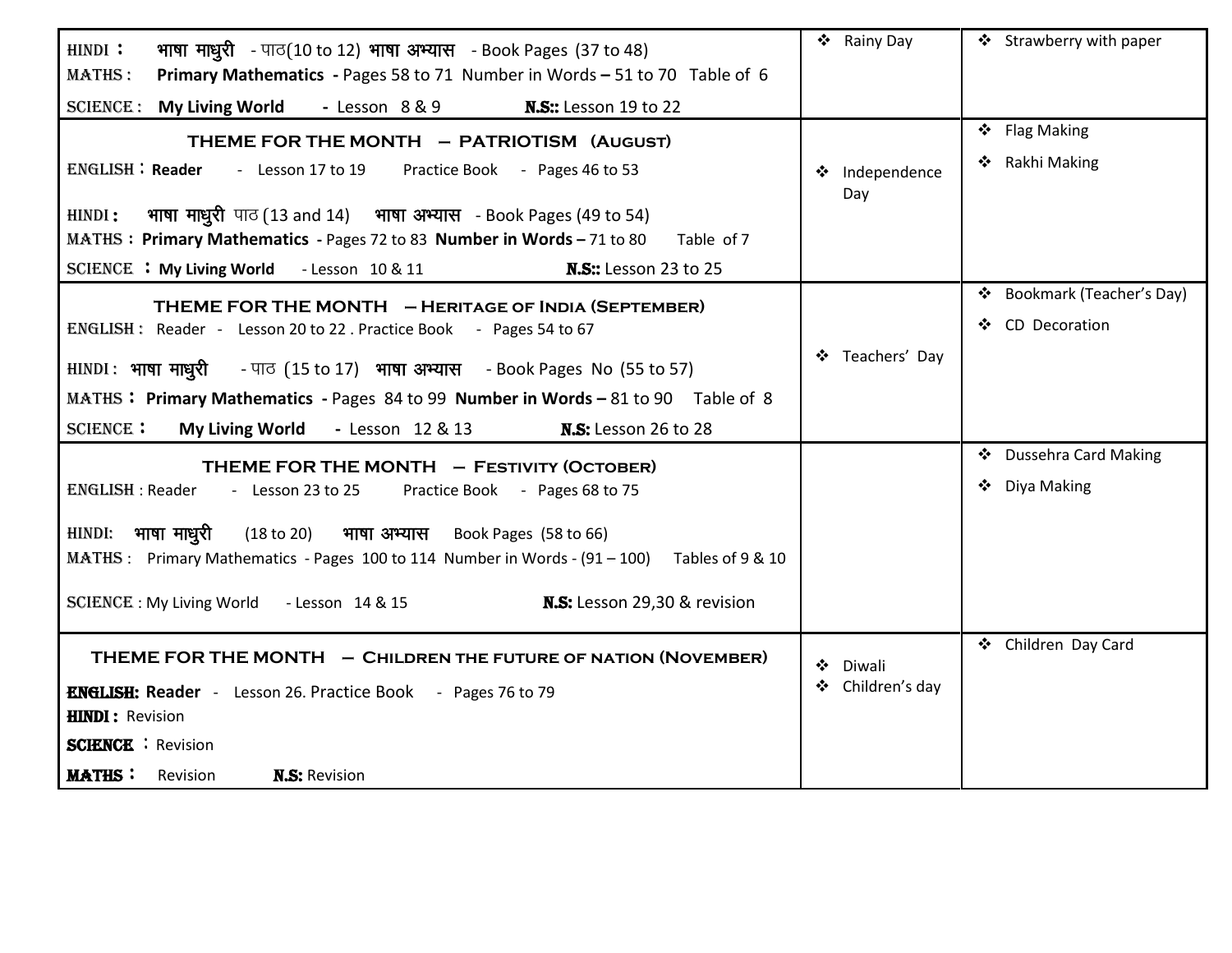#### Class II – 2021

| <b>SYLLABUS</b>                                                                                                                                                                                                                                                                                                                                                                                                                         | <b>IMPORTANT DAYS</b> | <b>ACTIVITIES</b>                          |
|-----------------------------------------------------------------------------------------------------------------------------------------------------------------------------------------------------------------------------------------------------------------------------------------------------------------------------------------------------------------------------------------------------------------------------------------|-----------------------|--------------------------------------------|
| THEME FOR THE MONTH - INCULCATING HOBBIES (FEBURARY AND MARCH)<br>Recapitulation of Class 1 syllabus<br>English: Reader - Lesson 1 to 5 Practice Book - Pages 1 to 11<br>Reading - Picture reading, Poem reciting<br>Hindi : भाषा माधुरी - पाठ 1 - 3 भाषा अभ्यास - Book Pages (1-17)<br>Reading -Poem reciting                                                                                                                          | ❖ Holi Celebration    | ❖ Holi card<br>❖ Eraser Painting           |
| <b>Maths</b> : Revision of $\rightarrow$ , $\prime$ , $=$ , missing numbers 1 to 100, number names 1 to 50.<br>Tables: 2, 3, 4<br>Unit 1<br>Science: Revision of Body Parts, Our Helpers and Cleanliness tools.<br>My Living World - Lesson 1 N.S: Lesson 1,2                                                                                                                                                                           |                       |                                            |
| THEME FOR THE MONTH - HEALTH AND HYGIENE (APRIL)<br><b>English</b> : Reader - Lesson 6 to 9 Practice Book - Pages 12 to 20<br>Reading - Story reading<br><b>Hindi</b> : भाषा माधुरी - पाठ 4-5 भाषा अभ्यास - Book Pages (18-24)<br>Reading - Story reading Maths: Unit II Tables: 5, 6, 7<br><b>Science</b> : My Living World - Lesson 2 and 3 <b>N.S:</b> Lesson 3,4                                                                    | ❖ Himachal Day        | ❖ Himachal Day Card<br>❖ Dot Painting      |
| THEME FOR THE MONTH - POSITIVE ATTITUDE (MAY)<br><b>English</b> : Reader - Lesson 10 to 12 Practice Book - Pages 21 to 30<br>Reading - Picture reading & narration<br><b>Hindi</b> : भाषा माधुरी     - पाठ ६ - ८      भाषा अभ्यास    - Book Pages (25 - 35)<br>Reading - Picture reading, Narration Maths : Unit III Tables : 2 to 7<br><b>Science :</b> My Living World - Lesson 4 and 5<br>$N.S:$ Lesson 5,6                          | ❖ Mothers' Day        | ❖ Mother's Day Card<br>❖ Emoticons         |
| THEME FOR THE MONTH - ENVIRONMENT PROTECTION (JUNE)<br>English: Reader - Lesson 13 to 15 Practice Book - Pages 31 to 35<br>Reading - Comprehension<br>Hindi: भाषा माधुरी - पाठ 9 - 10 भाषा अभ्यास - Book Pages (36 - 41)<br>Reading - Comprehension <b>N.S:</b> Lesson 7,8<br>Maths : Unit IV Tables : 8, 9 Science : My Living World - Lesson 6 and 7                                                                                  | ❖ Fun with races      | ❖ Pulses Pasting<br>❖ Lady Bug with Paper  |
| THEME FOR THE MONTH          FOOD AND HEALTH  (JULY)<br><b>English</b> : Reader - Lesson 16 to 18 Practice Book - Pages 36 to 40<br>Reading - Headlines from newspaper<br><b>Hindi</b> : भाषा माधुरी<br>- पाठ (11 - 13)<br>भाषा अभ्यास<br>- Book Pages (42 - 51)<br>Reading - Headlines from newspaper<br>Maths: Unit V and VI<br>Tables: 10, 11, 12<br>- Lesson 8 and 9<br><b>N.S: Lesson 9,10</b><br><b>Science : My Living World</b> | ❖ Rainy Day           | ❖ Bindi Pasting<br>❖ Strawberry with paper |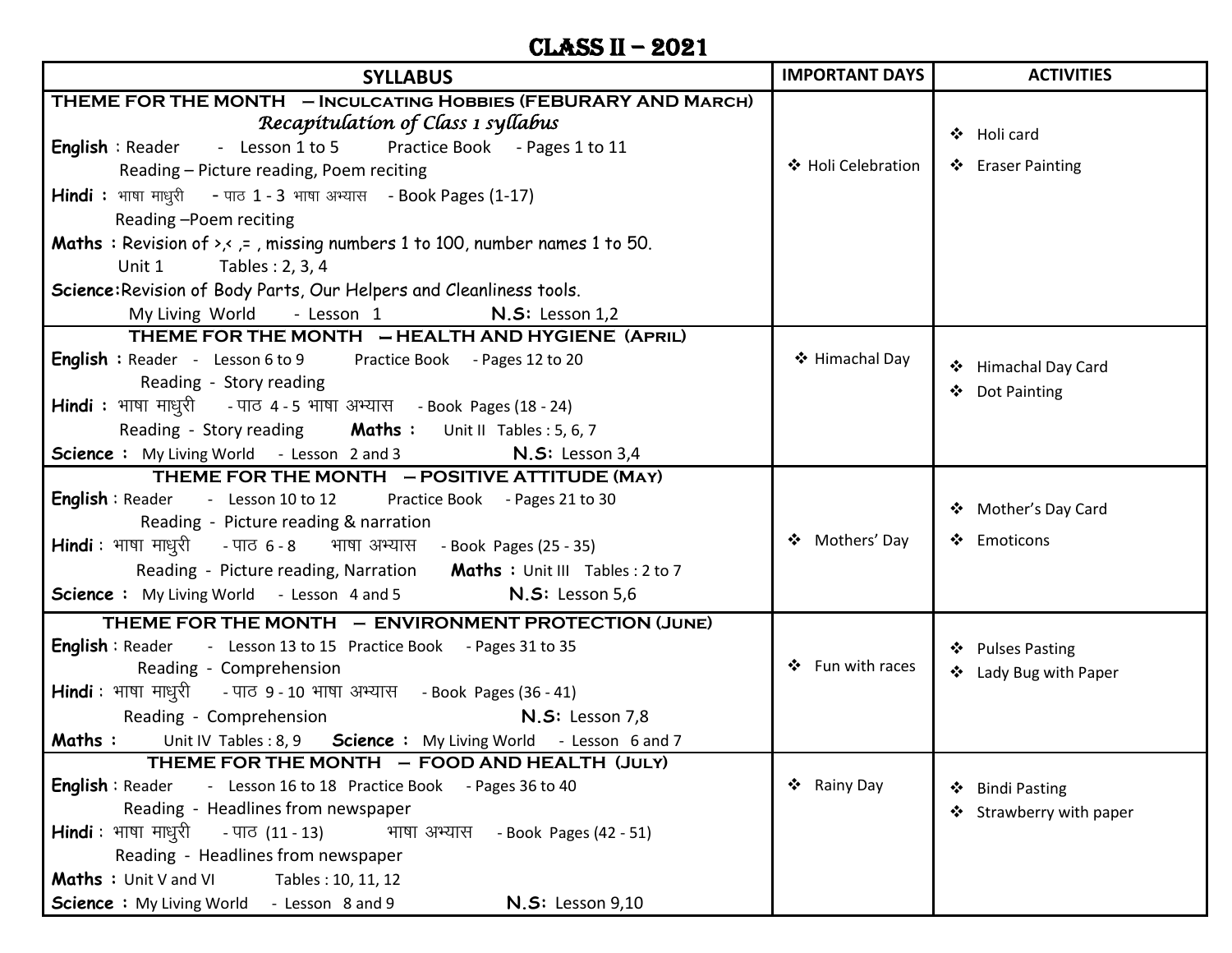| THEME FOR THE MONTH - PATRIOTISM (AUGUST)                                     |                              |                        |
|-------------------------------------------------------------------------------|------------------------------|------------------------|
| <b>English</b> : Reader - Lesson 19 to 20 Practice Book - Pages 41 to 44      |                              |                        |
| Reading - Sight reading of words                                              | ❖ Independence               | ❖ Flag Making          |
| Hindi: भाषा माधुरी - पाठ (14 - 15) भाषा अभ्यास - Book Pages (52 - 58)         | Day                          | ❖ Rakhi Making         |
| Reading - Sight Reading of words                                              |                              |                        |
| <b>Maths</b> : Unit VII and IX Tables : 2 to 12 (Revision)                    |                              |                        |
| Science: My Living World - Lesson 10 and 11 <b>N.S:</b> Lesson 11,12          |                              |                        |
| THEME FOR THE MONTH - HERITAGE OF INDIA (SEPTEMBER)                           |                              |                        |
| <b>English</b> : Reader - Lesson 21 to 24 Practice Book - Pages 45 to 48      |                              | ❖ CD Decoration        |
| Reading - Picture composition                                                 |                              |                        |
| <b>Hindi</b> : भाषा माधुरी - पाठ (16 - 18) भाषा अभ्यास - Book Pages (59 - 68) | ❖ Teachers' Day              | ❖ Bookmark             |
| Reading - Picture Composition                                                 |                              |                        |
| <b>Maths</b> : Unit VIII and XIII Tables : 2 to 12 (Revision)                 |                              |                        |
| Science: My Living World - Lesson 12 and 13 <b>N.S:</b> Lesson 13,14          |                              |                        |
| THEME FOR THE MONTH - FESTIVITY (OCTOBER)                                     |                              |                        |
| <b>English</b> : Reader - Lesson 25 to 28 Practice Book - Pages 49 to 55      |                              |                        |
| Reading - Headlines from newspaper                                            | ❖ Gandhi Jayanti             | ❖ Dussehra Card Making |
| <b>Hindi</b> : भाषा माधुरी - पाठ (19 - 20) भाषा अभ्यास - Book Pages (69 - 74) |                              | ❖ Diya making          |
| Reading - Headlines from newspaper                                            |                              |                        |
| <b>Maths</b> : Unit X, XI and XII Tables : 2 to 12 (Revision)                 |                              |                        |
| <b>Science:</b> My Living World - Lesson 14 and 15 N.S: Lesson 15,16          |                              |                        |
| THEME FOR THE MONTH - CHILDREN- THE FUTURE OF NATION<br>(NOVEMBER)            | ❖ Diwali<br>❖ Children's day | ❖ Children Day Card    |
| <b>REVISION</b>                                                               |                              |                        |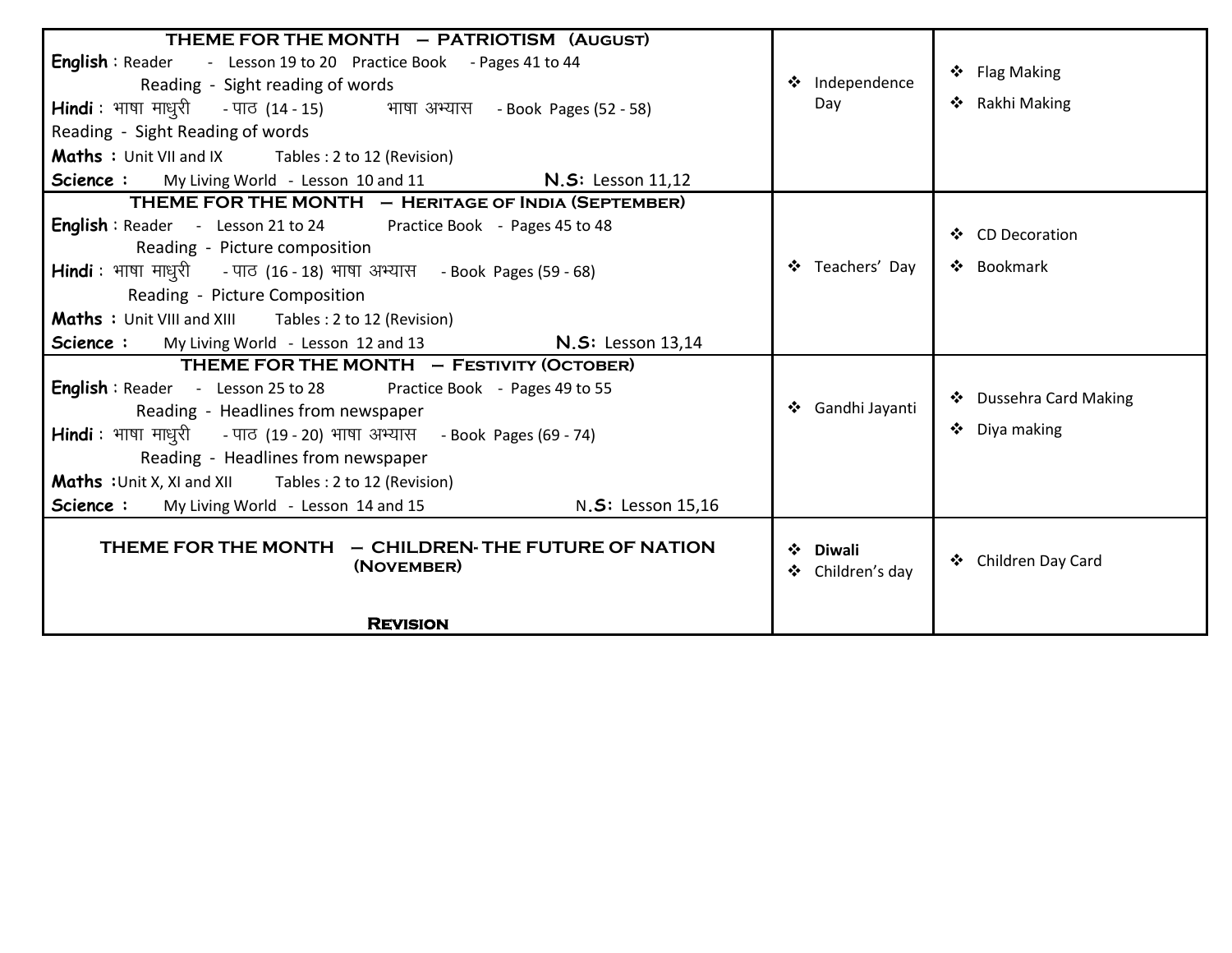#### CLASS III -2021

| <b>SYLLABUS</b>                                                                                                                                                                                                                                                                                                                                                                                                                                                                                                                                                                                                                                                                             | <b>ACTIVITIES</b>                                                                                        | <b>IMPORTANT DAYS</b>                                                                                                                                                                                                             |
|---------------------------------------------------------------------------------------------------------------------------------------------------------------------------------------------------------------------------------------------------------------------------------------------------------------------------------------------------------------------------------------------------------------------------------------------------------------------------------------------------------------------------------------------------------------------------------------------------------------------------------------------------------------------------------------------|----------------------------------------------------------------------------------------------------------|-----------------------------------------------------------------------------------------------------------------------------------------------------------------------------------------------------------------------------------|
| THEME FOR THE MONTH - WOMEN EMPOWERMENT (FEB., MARCH)<br><b>English: Reading</b> -Unseen Passage 67, 68 of Practice Book Reader - Pages 1 - 18<br>Writing - Formal letter writing<br>Practice Book - Unit 1<br><b>Hindi:</b> भाषा माधुरी - पाठ (1 - 2) भाषा अभ्यास - Pages (1-3)<br>गद्यांश वर्ण <i>विन्यास</i> लेखन कौशल – औपचारिक पत्र ( प्रार्थना पत्र)<br>Maths: Addition, Numbers up to 9999 Pg. No. 1 to 25, Table of 13<br><b>Science:</b> My Living World - Lesson 1&2 <b>So. Science:</b> Lesson 1&2<br><b>Computer:</b> Chapter 1<br><b>GK:</b> Pages 1 to 10 $\qquad$ NS : Chapter 1,2, 3                                                                                        | <b>English: Poem Recitation</b><br>Maths - Number Game<br>Science - Riddle Game                          | Int. Women's Day<br>8th March                                                                                                                                                                                                     |
| THEME FOR THE MONTH - APPRECIATING NATURE(APRIL)<br><b>English: Reading - Pages 19 - 36</b><br>Writing - Paragraph writing in PB book Practice Book - Pages 75 -77, Unit 2<br>Hindi: भाषा माधुरी - पाठ 3, 4 भाषा अभ्यास - Pg. No. 4-7<br>पठन कौशल – अपठित गद्यांश           लेखन कौशल – चित्र लेखन<br>Maths: Geometry Pg. No. 129 to 142, Table of 14 So. Science: Lesson 3 & 4 NS: Chapter 4,5, 6<br>Science: My Living World - Lesson 3 Computer: Chapter 2 GK: Pages 11 to 19<br>THEME FOR THE MONTH - HEALTH AND WELLNESS (MAY)<br><b>English: Reading-Unseen Passage</b><br>Reader - Pages $37 - 39$<br>Writing - Revision of Formal letter & Paragraph writing Practice Book - Unit 3 | Hindi- नाटक मंचन<br>So. Science - Picture collection &<br>pasting<br><b>Revision &amp; Exam (Term 1)</b> | <b>World Health Day</b><br>7th April<br><b>World Heritage Day</b><br>18th April<br><b>English Language Day</b><br>23rd April<br>Mothers' Day<br>10th May<br><b>National Technology Day</b><br>11th May<br><b>Anti-Tobacco Day</b> |
| Maths : Subtraction Pg. No. 26 to 35, Weight pg 103-107, Table of 15, Weight Pages 103 to 107<br><b>Science:</b> My Living World - Lesson 4<br>So. Science: Lesson 5<br><b>Computer:</b> Chapter 3 <b>GK:</b> Pages 20 to 24 <b>NS:</b> Chapter Revison<br>THEME FOR THE MONTH - ENVIRONMENT CONSCIOUSNESS (JUNE)<br>English: Reading - Unseen Passage Pages 69, 70 of practice book<br>Reader - Pages 40 - 52 Practice Book - Unit 4                                                                                                                                                                                                                                                       | Science - Quiz                                                                                           | 31st May<br><b>World Environment Day</b><br>5th June                                                                                                                                                                              |
| Hindi: भाषा माधुरी - पाठ 6, 7 भाषा अभ्यास 11-15<br><b>पठन कोशल –</b> अपठित गद्यांश को लेखन कौशल – अनुच्छेद लेखन<br>Maths : Multiplication, Pg. No. 36 to 44, Division, Pages 48 to 57, Revision of Tables<br><b>Science :</b> My Living World - Lesson 5<br>So. Science: Lesson 6,7<br><b>Computer:</b> Chapter 4 <b>GK:</b> Pages 25 to 31 <b>NS:</b> Chapter 7, 8, 9                                                                                                                                                                                                                                                                                                                      | DS: Bhajan                                                                                               | Fathers' Day<br>$21st$ June<br>Int. day against Drug<br>abuse & Illicit<br>Trafficking.<br>26th June                                                                                                                              |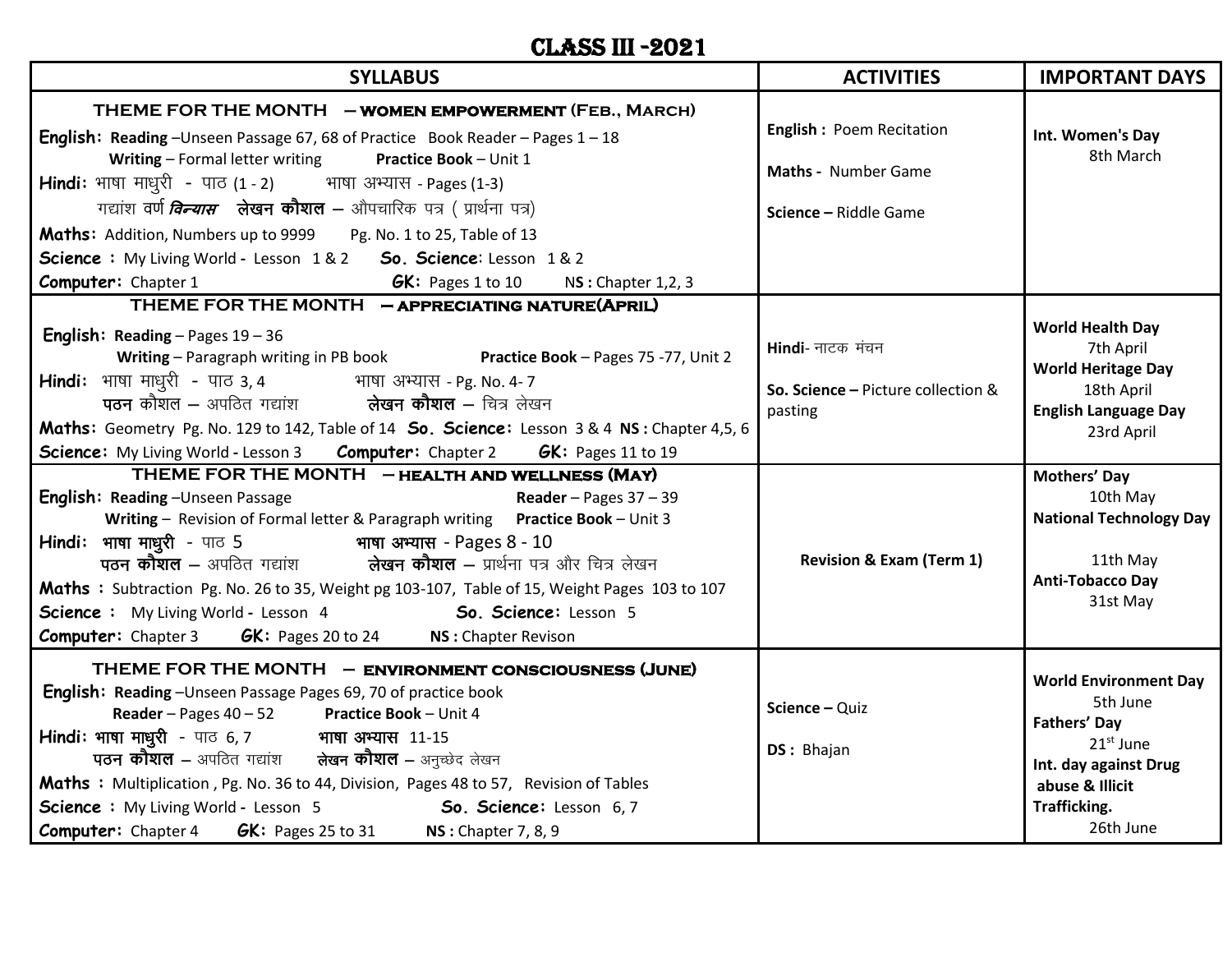| THEME FOR THE MONTH - INTEGRITY & HONESTY (JULY)                                                         |                                     |                             |
|----------------------------------------------------------------------------------------------------------|-------------------------------------|-----------------------------|
| English:<br>Reading-Unseen Passage Pages 71, 72 Reader - Pages 53 - 71                                   | <b>Hindi</b> - कविता वाचन           |                             |
| Writing-Informal Letter.<br><b>Practice Book - Unit 5</b>                                                |                                     | <b>World Population Day</b> |
| Hindi: भाषा माधुरी - पाठ 8 to 10 भाषा अभ्यास - Pages 16 to 22                                            | So. Science - Slogan Writing        |                             |
|                                                                                                          | <b>Maths: Quiz</b>                  | 11th July                   |
| Maths: Fraction and Money Pg. No. 115 to 128, 80 to 94                                                   |                                     |                             |
| <b>Science</b> : My Living World - Lesson 6 <b>50. Science:</b> Lesson 8, 9                              | English-Adjective popcorn game      |                             |
| <b>Computer: Chapter 5</b><br><b>GK:</b> Pages 32 to 38 <b>NS:</b> Chapter : 10, 11, 12                  |                                     |                             |
| THEME FOR THE MONTH - LOYALTY & PATRIOTISM (AUGUST)                                                      |                                     |                             |
| <b>English:</b> Reading – Unseen Passage Reader – Pages 72 – 79                                          |                                     | Senior citizens' Day        |
| Writing-Revision of Informal Letter. Practice Book - Unit 6                                              | <b>Revision &amp; Exam (Term 2)</b> | 8th August                  |
| Hindi: भाषा माधुरी - पाठ 11 भाषा अभ्यास - Pages 23 to 25                                                 |                                     | Independence day            |
| <b>पठन कौशल –</b> अपठित गद्यांश <b>लेखन कौशल</b> – अनौपचारिक पत्र                                        |                                     | 15th August                 |
| Maths : LENGTH Pg. No. 95 to 102 Computer: Chapter 6 GK: Pages 39 to 46                                  |                                     | <b>National Sports Day</b>  |
| <b>Science:</b> My Living World - Lesson 7 <b>So. Science:</b> Lesson 10 <b>NS: Revision</b>             |                                     | 29th August                 |
| THEME FOR THE MONTH - GRATITUDE (SEPTEMBER)                                                              |                                     |                             |
| <b>English: Reading</b> - Unseen Passage Pg 73, 74 Reader - Pages 80 - 90 Practice Book - Unit 7         |                                     | <b>Teachers' Day</b>        |
| <b>Hindi:</b> भाषा माधुरी - पाठ 12, 13 भाषा अभ्यास - Pages 26 to 29                                      | Science - Poster making, Slogan     | 5th September               |
| पठन कौशल – अपठित गद्यांश     लेखन <b>कौशल</b> – सूचना लेखन                                               | writing                             | <b>World Literacy Day</b>   |
| Maths : DIVISION Pg. No. 58 to 63, Multiplication Pg. No. 45 to 47                                       | Maths - Mental ability              | 8th September               |
| <b>Science:</b> My Living World Lesson 8 <b>So. Science:</b> Lesson 11, 12                               |                                     | <b>Tourism Day</b>          |
| <b>Computer:</b> Chapter 7 <b>GK:</b> Pages 47 to 52 <b>NS</b> : Chapter 13, 14, 15                      |                                     | 27th September              |
| THEME FOR THE MONTH - FESTIVITY (OCTOBER)                                                                |                                     | <b>Non-Violence Day</b>     |
| <b>English:</b> Reading – Pages 78 Reader – Pages $91 - 97$                                              | So. Science - Quiz                  | 2nd October                 |
| Writing - Picture composition  Practice Book - Unit 8                                                    |                                     | <b>World Animal Welfare</b> |
| Hindi: भाषा माधुरी - पाठ 14, 15 भाषा अभ्यास - Pages 30 to 33                                             |                                     | Day                         |
| पठन कौशल – अपठित गद्यांश करेखन कौशल – औपचारिक पत्र                                                       |                                     | 4th October                 |
| Maths :Day Date and Time Pg. No. 64 to 79 So. Science: Lesson 13 NS: Chapter 16, 17                      | Hindi- भाषण प्रतियोगिता             | <b>World Post Day</b>       |
| <b>Science:</b> My Living World - Lesson 9 <b>Computer:</b> Chapter 8 <b>GK:</b> Pages 53 to 58          |                                     | 9th October                 |
|                                                                                                          |                                     |                             |
| THEME FOR THE MONTH - DILIGENCE & HARDWORK (NOVEMBER)                                                    | English-Declamation                 | <b>Diwali</b>               |
| <b>English: Reading</b> – Pages 79, 80 Reader – Pages 98 – 110 Writing – Revision Practice Book – Unit 9 |                                     |                             |
| <b>Hindi:</b> भाषा माधुरी - पाठ 16<br>भाषा अभ्यास - Pages 34 to 36                                       |                                     | <b>Children 's Day</b>      |
| पठन कौशल - अपठित गद्यांश<br>लेखन कौशल – सूचना लेखन और औपचारिक पत्र                                       | <b>Revision &amp; Exam (Term 3)</b> | 14th November               |
| So. Science: Lesson 14 NS: Revision<br>Maths : Capacity Pg. No. 108 TO 114                               |                                     |                             |
| <b>Science:</b> My Living World - Lesson 10<br>$GK:$ Pages 59 to 63<br><b>Computer: Revision</b>         |                                     |                             |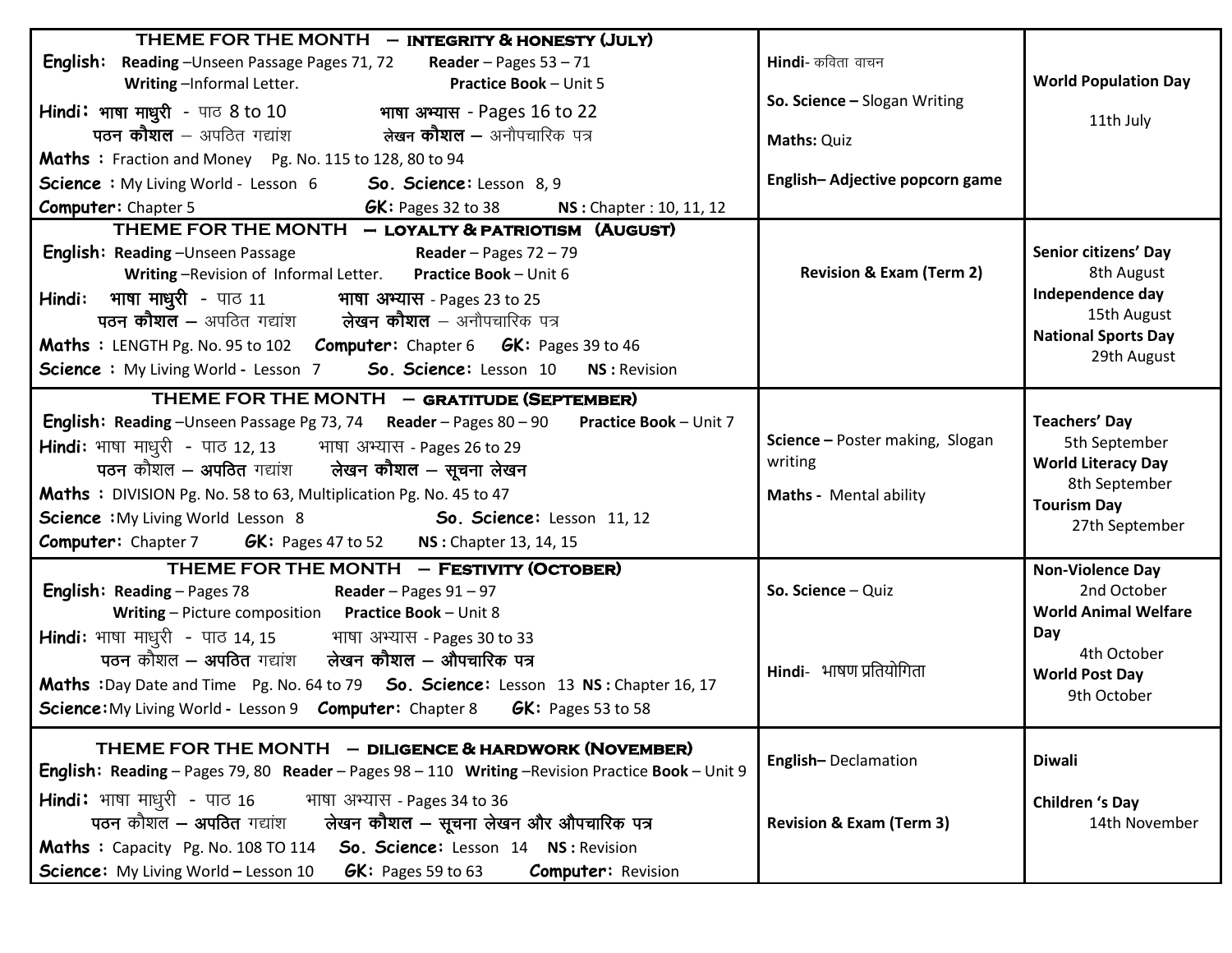## CLASS IV -2021

| <b>SYLLABUS</b>                                                                                                        | <b>ACTIVITIES</b>                   | <b>IMPORTANT DAYS</b>                    |
|------------------------------------------------------------------------------------------------------------------------|-------------------------------------|------------------------------------------|
| THEME FOR THE MONTH - WOMEN EMPOWERMENT (FEB-MARCH)                                                                    |                                     |                                          |
| English: Reading - Page 111, 112 of Practice Book Writing- Formal Letter                                               | English-Poem Recitation             |                                          |
| Practice Book - Unit 1 Reader - Page 1 to 21                                                                           |                                     | Int. Women's Day                         |
| Hindi: भाषा माधुरी - पाठ (1, 2, 15) भाषा अभ्यास - Pages 1-9, 45-48                                                     | Maths - Number game                 | 8th March                                |
| <b>लेखन कौशल</b> . औपचारिक पत्र ( प्रार्थना पत्र),      वर्ण विच्छेद                                                   | Science - Riddle game               |                                          |
| <b>Maths</b> : Unit $1.2$<br>Table of 16                                                                               |                                     |                                          |
| Science: My Living World - Lesson 1&2 So. Science: Lesson 1&2                                                          |                                     |                                          |
| <b>Computer:</b> Chapter 1 $GK:$ Pages . 1 to 10 $NS:$ Chapter 1,2,3                                                   |                                     |                                          |
| THEME FOR THE MONTH - APPRECIATING NATURE(APRIL)                                                                       |                                     |                                          |
| English: Reading - Page 113, 114 of Practice Book Writing - Diary Entry                                                |                                     | <b>World Health Day</b>                  |
| <b>Practice Book - Unit 2, 3</b><br><b>Reader</b> – Page 22 to 31                                                      | Hindi- नाटक मंचन                    | 7th April                                |
|                                                                                                                        | So. Science - Riddle game           | <b>World Heritage Day</b><br>18th April  |
|                                                                                                                        |                                     | <b>English Language Day</b>              |
| Maths : Unit 4, WS 1, 2 Unit 5, Table of 17                                                                            |                                     | 23rd April                               |
| Science: My Living World - Lesson 3 So. Science: Lesson 3 & 4                                                          |                                     |                                          |
| <b>Computer:</b> Chapter 2<br><b>GK:</b> Pages . 11 to 20 <b>NS:</b> Chapter 4,5, 6                                    |                                     |                                          |
| THEME FOR THE MONTH - HEALTH AND WELLNESS (MAY)                                                                        |                                     | Mothers' Day                             |
| English: Reading - Unseen Passage Writing - Revision of Diary Entry and Formal Letter                                  |                                     | 10th May                                 |
| <b>Practice Book - Unit 4</b><br>Reader - Page 32 to 40                                                                | <b>Revision &amp; Exam (Term 1)</b> | <b>National Technology Day</b>           |
| Hindi: भाषा माधुरी - पाठ 5 भाषा अभ्यास - Pages 17<br>पठन कौशल – अपठित गद्यांश कोखन कौशल – प्रार्थना पत्र और चित्र लेखन |                                     | 11th May                                 |
|                                                                                                                        |                                     | <b>Anti-Tobacco Day</b>                  |
| <b>Maths</b> : Unit 6 & Revision of Tables <b>NS</b> : Chapter 7 & Revision                                            |                                     | 31st May                                 |
| Science : My Living World - Lesson 4 So. Science: Lesson 5                                                             |                                     |                                          |
| <b>Computer:</b> Chapter 3 <b>GK:</b> Pages . 21 to 24<br>THEME FOR THE MONTH - ENVIRONMENT CONSCIOUSNESS (JUNE)       |                                     |                                          |
| <b>English: Reading</b> – Page 115 – 117 of Practice Book Writing – Notice Writing                                     |                                     | <b>World Environment Day</b><br>5th June |
| <b>Practice Book - Unit 5</b><br>Reader - Page 41 to 49                                                                |                                     | <b>Fathers' Day</b>                      |
| Hindi: भाषा माधुरी - पाठ 6, 7 भाषा अभ्यास - Pages 18 - 24                                                              | Science - Quiz                      | $21st$ June                              |
| पठन कौशल – अपठित गद्यांश     लेखन कौशल . अनुच्छेद लेखन                                                                 |                                     | Int. day against Drug                    |
| Maths : Unit 3 (WS 1, 2,3) Unit 4 (WS 3, 4) Unit 14 Table of 18                                                        | DS: Bhajan                          | abuse & Illicit Trafficking.             |
| Science: My Living World - Lesson 5<br>So. Science: Lesson 6                                                           |                                     | 26th June                                |
| <b>Computer:</b> Chapter 4 <b>GK</b> : Pages . 25 to 32 <b>NS</b> : Chapter 8, 9, 10                                   |                                     |                                          |
|                                                                                                                        |                                     |                                          |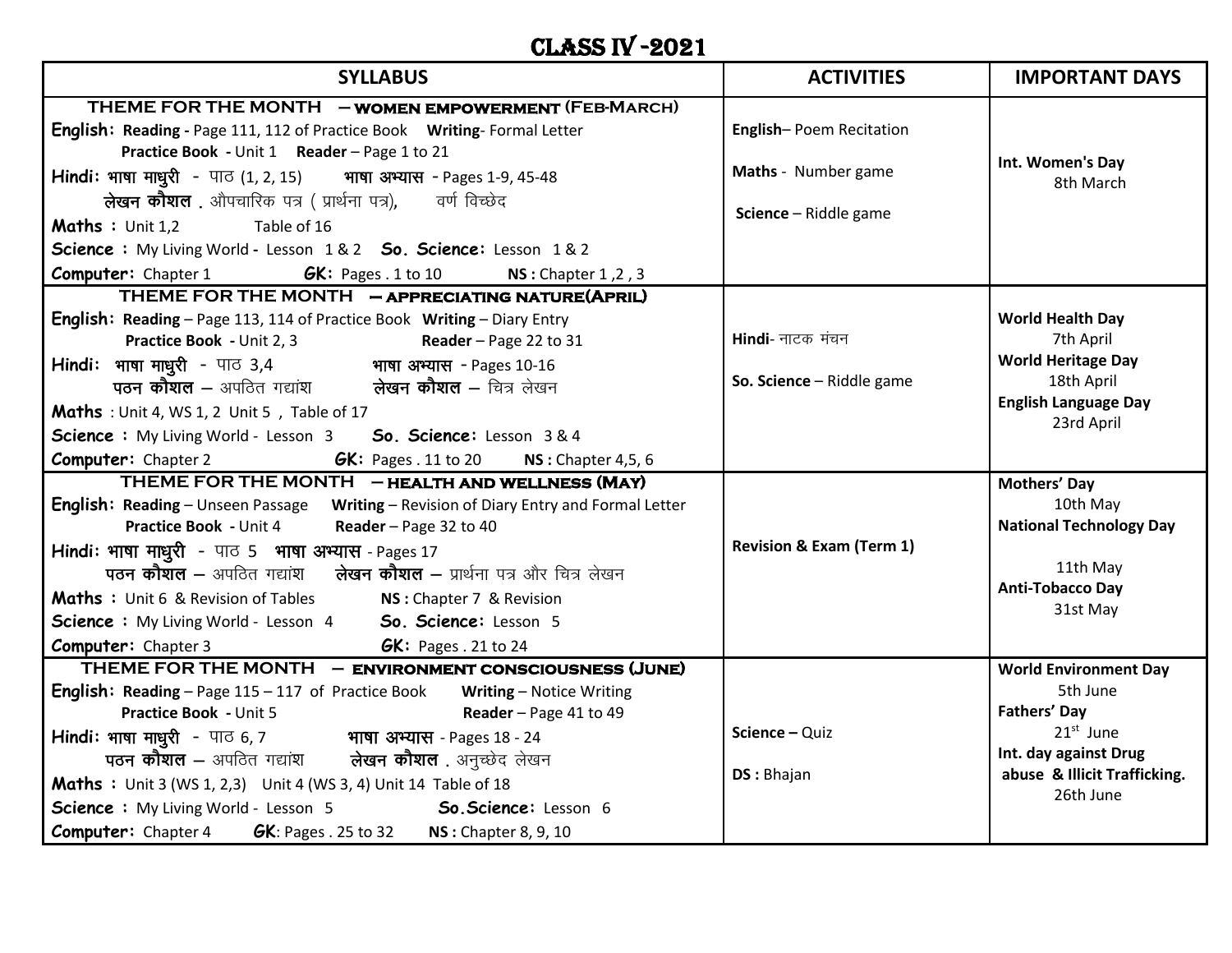| THEME FOR THE MONTH - INTEGRITY & HONESTY (JULY)<br><b>English:</b> Reading – Page 118 – 119 of Practice Book Writing – Story Writing<br>Practice Book - Unit 6, 7<br>Reader - Page 50 to 61<br>Hindi: : भाषा माधुरी - पाठ 8, 9, 10 भाषा अभ्यास - Pages 25 - 33<br>पठन कौशल - अपठित गद्यांश कोखन कौशल - अनौपचारिक पत्र<br><b>Maths</b> : Unit 10, 11 <b>Computer:</b> Chapter 5 <b>GK:</b> Pages . 33 to 39<br>Science: My Living World - Lesson 6 So. Science: Lesson 7, 8 NS: Chapter 11, 12, 13                                | Maths - Quiz<br>So. Science -Draw and Color<br>English-Verb ladder<br>Hindi- कविता वाचन | <b>World Population Day</b><br>11th July                                                                                         |
|-----------------------------------------------------------------------------------------------------------------------------------------------------------------------------------------------------------------------------------------------------------------------------------------------------------------------------------------------------------------------------------------------------------------------------------------------------------------------------------------------------------------------------------|-----------------------------------------------------------------------------------------|----------------------------------------------------------------------------------------------------------------------------------|
| THEME FOR THE MONTH - LOYALTY & PATRIOTISM (AUGUST)<br><b>English: Reading</b> – Unseen Passage Writing – Revision of Notice Writing & Story Writing<br><b>Practice Book - Unit 8</b> Reader - Page 62 to 65<br><b>Hindi:</b> भाषा माधुरी - पाठ 11 भाषा अभ्यास - Pages 34 - 36<br>पठन कौशल - अपठित गद्यांश लेखन कौशल - अनौपचारिक पत्र और अनुच्छेद लेखन<br><b>Maths : Unit 12 Computer: Chapter 6</b><br><b>GK:</b> Pages $.40$ to 46<br>Science : My Living World - Lesson 7 So. Science: Lesson 9 NS : Chapter 14 & Revision     | <b>Revision &amp; Exam (Term 2)</b>                                                     | Senior citizens' Day<br>8th August<br>Independence day<br>15th August<br><b>National Sports Day</b><br>29th August               |
| THEME FOR THE MONTH - GRATITUDE (SEPTEMBER)<br>English: Reading - Page 120, 121 of Practice Book Writing - Informal Letter<br>Practice Book - Unit 9<br><b>Reader</b> – Page 66 to 78<br>Hindi: भाषा माधुरी - पाठ 12, 13, 14 भाषा अभ्यास - Pages 37 - 44<br>पठन <b>कौशल - अपठित गद्यांश         लेखन कौशल -</b> सूचना लेखन<br><b>Maths</b> : Unit 3(WS 4-BT), 4(WS 5,6, BT), 13 <b>Computer</b> : Chapter 7 <b>GK:</b> Pages . 47 to 53<br>Science : My Living World - Lesson 8 So. Science: Lesson 10, 11 NS : Chapter 15, 16,17 | Maths - Mental ability<br>Science - Slogan writing, Poster<br>making                    | <b>Teachers' Day</b><br>5th September<br><b>World Literacy Day</b><br>8th September<br><b>Tourism Day</b><br>27th September      |
| THEME FOR THE MONTH - FESTIVITY (OCTOBER)<br><b>English:</b> Reading – Page 122 – 124 of Practice Book Writing – Notice writing<br><b>Practice Book</b> - Unit 10, 11 Reader – Page 79 to 84<br><b>Hindi:</b> भाषा माधुरी - पाठ 16, 17         भाषा अभ्यास - Pages 49 - 55<br>पठन कौशल – अपठित गद्यांश लेखन कौशल – औपचारिक पत्र<br><b>GK:</b> Pages . 54 to 61 <b>Computer:</b> Chapter 8<br><b>Maths</b> : Unit $7, 8$<br>Science : My Living World - Lesson 9 So. Science: Lesson 12 NS: Chapter 18, 19,20                      | Hindi- भाषण प्रतियोगिता<br>So. Science - Quiz                                           | <b>Non-Violence Day</b><br>2nd October<br><b>World Animal Welfare Day</b><br>4th October<br><b>World Post Day</b><br>9th October |
| THEME FOR THE MONTH - DILIGENCE & HARDWORK (NOVEMBER)<br><b>English: Reading - Unseen Passage</b><br>Writing - Revision of Informal Letter & Notice Writing<br>Practice Book - Unit 12<br>Reader - Page $85 - 90$<br><b>Hindi:</b> भाषा माधुरी - पाठ 18<br>भाषा अभ्यास - Pages 56<br>पठन कौशल – अपठित गद्यांश ) लेखन कौशल – सूचना लेखन और औपचारिक पत्र<br>Maths : Unit 9 Science : My Living World - Lesson 10<br>NS: Chapter 21<br>So. Science: Lesson 13 Computer: Revision<br>$GK:$ Pages . 62 to 66                           | <b>English-Declamation</b><br><b>Revision &amp; Exam (Term 3)</b>                       | <b>Diwali</b><br><b>Children's Day</b><br>14th November                                                                          |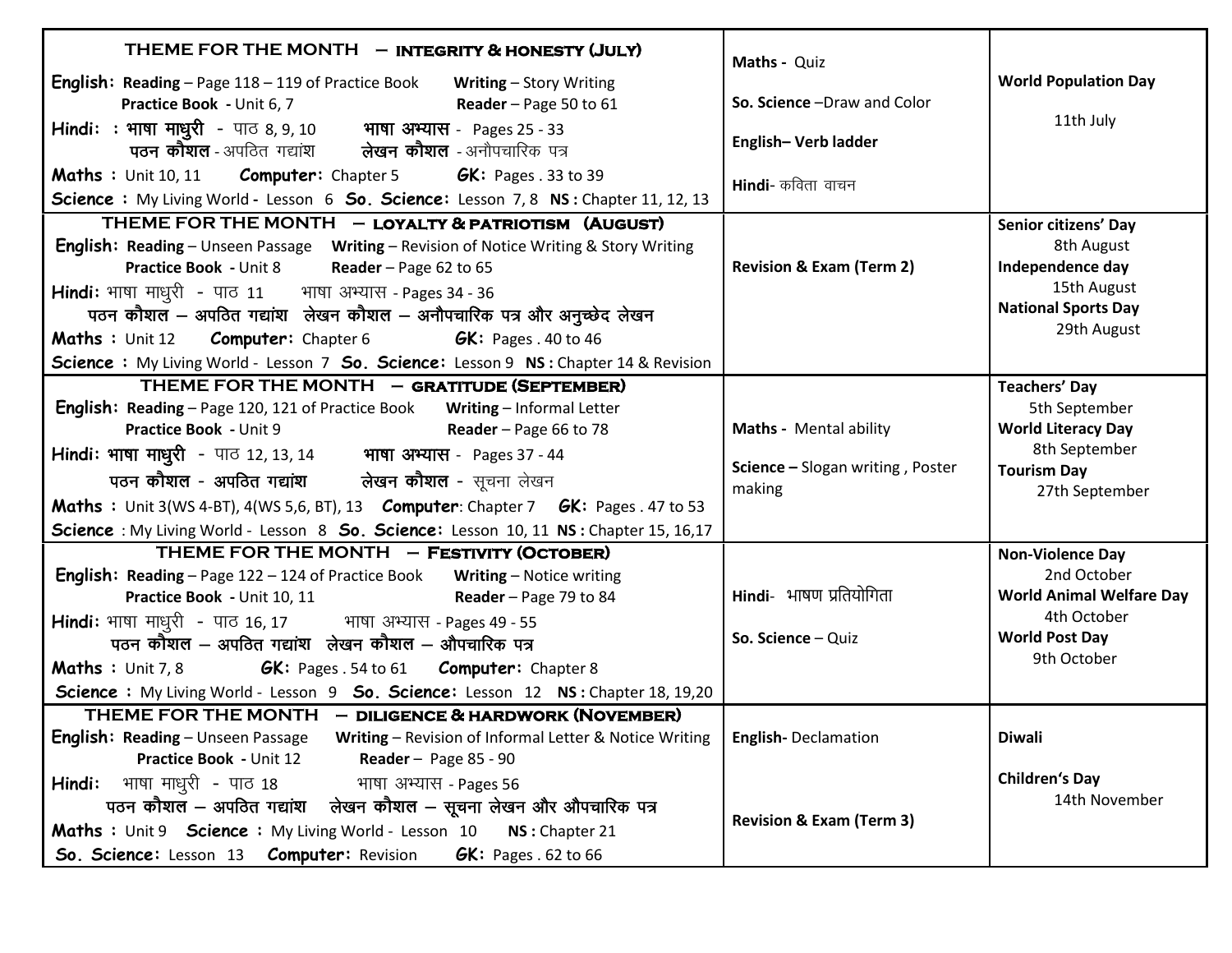## CLASS V – 2021

| <b>SYLLABUS</b>                                                                                                                                         | <b>ACTIVITIES</b>                   | Important days                 |
|---------------------------------------------------------------------------------------------------------------------------------------------------------|-------------------------------------|--------------------------------|
| THEME FOR THE MONTH - WOMEN EMPOWERMENT (FEB-MARCH)<br><b>English: Reading - Pages 118, 119 of Practice Book</b><br><b>Writing</b> - Formal Letter      | English-Poem Recitation             |                                |
| <b>Practice Book - Topic 1, 2</b><br><b>Reader</b> - Pages $1 - 25$                                                                                     | Maths - Number game                 | Int. Women's Day<br>8th March  |
| <b>Hindi:</b> भाषा माधुरी - पाठ (1 - 3) भाषा अभ्यास - Pg. No (1-15)                                                                                     |                                     |                                |
| पठन कौशल – वर्ण विन्यास लेखन कौशल – औपचारिक पत्र ( प्रार्थना पत्र)                                                                                      | Science - Riddle game               |                                |
| Maths : Unit 1, 2, 4 WS 1,2,3 Table of 18 Science: My Living World - Lesson 1 & 2                                                                       |                                     |                                |
| So. Science: Lesson 1 & 2 Sanskrit: पाठ (1 - 2), गिनती 1 - 10                                                                                           |                                     |                                |
| <b>Computer:</b> Chapter 1 <b>GK:</b> Pages 1 to 10 <b>NS</b> : Chapter 1, 2, 3                                                                         |                                     |                                |
| THEME FOR THE MONTH - APPRECIATING NATURE(APRIL)                                                                                                        |                                     | <b>World Health Day</b>        |
| English: Reading - Pages 120, 121 of Practice Book                                                                                                      | Hindi- नाटक मंचन                    | 7th April                      |
| <b>Practice Book</b> - Topic 3, 4 <b>Reader</b> - Pages 26 - 42                                                                                         |                                     | <b>World Heritage Day</b>      |
|                                                                                                                                                         | So. Science - Picture pasting       | 18th April                     |
|                                                                                                                                                         |                                     | <b>English Language Day</b>    |
| Maths: Unit 3, 16 Table of 19 Science: My Living World - Lesson 3                                                                                       |                                     | 23rd April                     |
| So. Science: Lesson 3 & 4 Sanskrit: पाठ (3 - 4), गिनती 11 - 20                                                                                          |                                     |                                |
| <b>Computer:</b> Chapter 2 <b>GK:</b> Pages 11 to 20 <b>NS</b> : Chapter 4,5, 6                                                                         |                                     |                                |
| THEME FOR THE MONTH - HEALTH AND WELLNESS (MAY)                                                                                                         | Sanskrit: quiz                      | Mothers' Day<br>10th May       |
| <b>English: Reading -</b> Unseen Passage <b>Constraint Writing - Diary Entry</b>                                                                        |                                     | <b>National Technology Day</b> |
| <b>Practice Book - Topic 5</b><br>Reader - Pages 43 - 51                                                                                                | <b>Revision &amp; Exam (Term 1)</b> |                                |
| <b>Hindi:</b> भाषा माधुरी - पाठ 7, 8               भाषा अभ्यास Pages 25 - 29<br>पठन कौशल — अपठित गद्यांश    लेखन कौशल — प्रार्थना पत्र और अनुच्छेद लेखन |                                     | 11th May                       |
|                                                                                                                                                         |                                     | <b>Anti-Tobacco Day</b>        |
| <b>Maths:</b> Unit 17 Table of 20<br>Science: My Living World - Lesson 4                                                                                |                                     | 31st May                       |
| <b>Sanskrit:</b> पाठ 5, धातु रूप लट् लकार<br>So. Science: Lesson 5                                                                                      |                                     |                                |
| <b>Computer:</b> Chapter 3 <b>GK:</b> Pages 21 to 25<br>NS: Chapter 7                                                                                   |                                     | <b>World Environment Day</b>   |
| THEME FOR THE MONTH - ENVIRONMENT CONSCIOUSNESS (JUNE)                                                                                                  |                                     | 5th June                       |
| <b>English: Reading - Pages 122, 123 of Practice Book Writing - Informal Letter</b>                                                                     |                                     | Fathers' Day                   |
| <b>Practice Book - Topic 6,</b><br>Reader - Pages 52 - 70                                                                                               | Science - Quiz                      | 21 <sup>st</sup> June          |
| <b>Hindi:</b> भाषा माधुरी - पाठ 9, 10<br>भाषा अभ्यास - Pages 30–35<br>लेखन कौशल – डायरी प्रविष्टि<br>पठन कौशल – अपठित गद्यांश                           |                                     | Int. day against Drug          |
|                                                                                                                                                         | DS: Bhajan                          | abuse & Illicit Trafficking.   |
| Maths : Unit 5,14 Unit 4 WS- 4,5,6,7 Revision of Tables<br><b>Science</b> : My Living World - Lesson 5, 6                                               |                                     | 26th June                      |
| So. Science: Lesson 6, 7<br>Sanskrit: पाठ 6, 7, गिनती 21 - 30                                                                                           |                                     |                                |
| Computer: Chapter 4<br><b>GK:</b> Pages 26 to 33 $NS:$ Chapter 8, 9, 10                                                                                 |                                     |                                |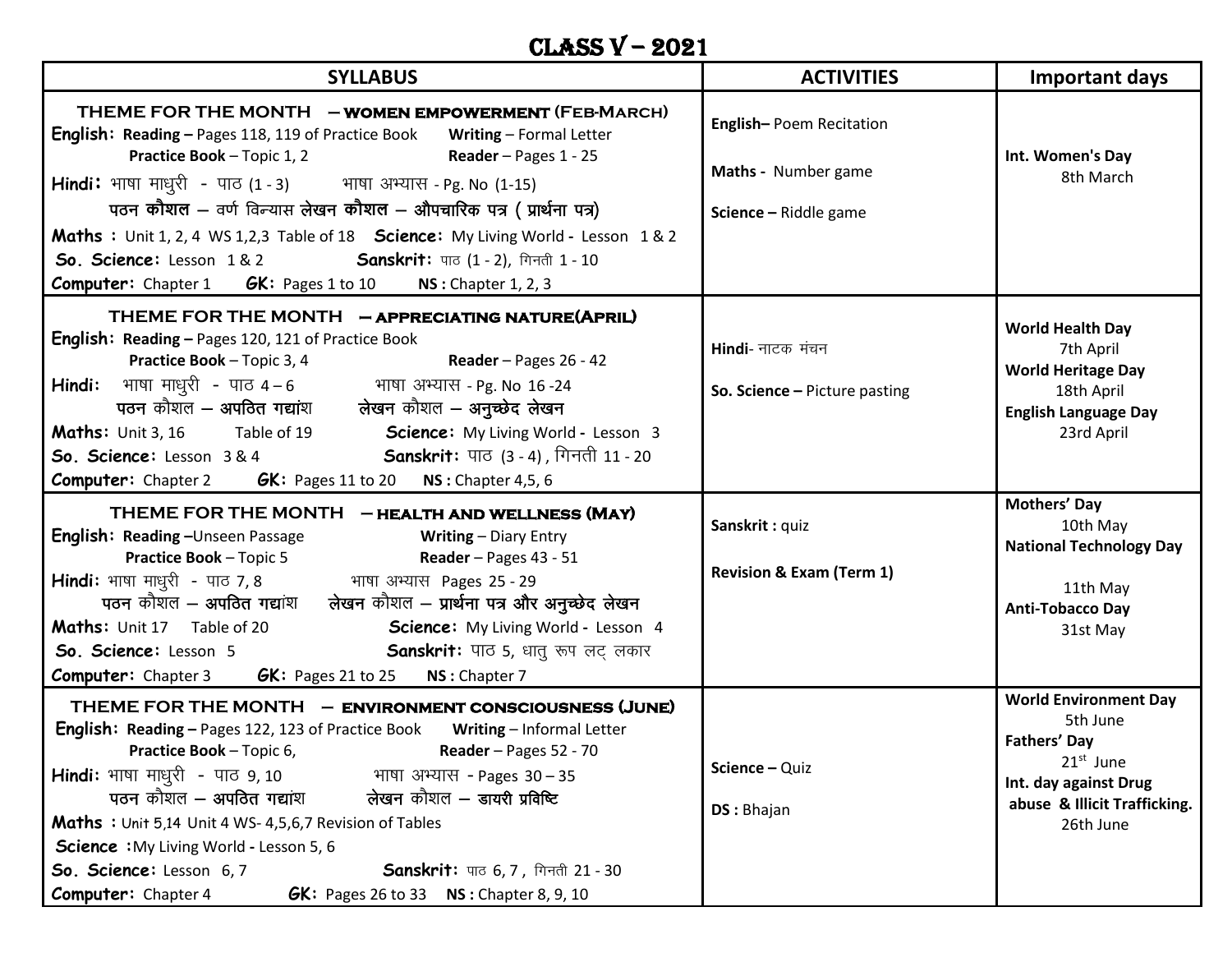| THEME FOR THE MONTH - INTEGRITY & HONESTY (JULY)                                                                                       |                                          |                             |
|----------------------------------------------------------------------------------------------------------------------------------------|------------------------------------------|-----------------------------|
| <b>English: Reading - Pages 124 of Practice Book Writing - E mail Writing</b>                                                          | English - Tenses dice game               |                             |
| <b>Practice Book</b> - Topic 7,8 Reader - Pages 71 - 90                                                                                |                                          | <b>World Population Day</b> |
| <b>Hindi:</b> : भाषा माधुरी - पाठ 11–13         भाषा अभ्यास - Pages 36 - 47<br>पठन कौशल – अपठित गद्यांश     लेखन कौशल – अनौपचारिक पत्र | Hindi- Kavi ta vaachan                   | 11th July                   |
|                                                                                                                                        | Maths - Quiz                             |                             |
| Maths: Unit 6, 7, 8 Science: My Living World - Lesson 7                                                                                |                                          |                             |
| So. Science: Lesson 8 Sanskrit: पाठ 8, 9 गिनती 31 – 40 धातु रूप लृट् लकार                                                              | So. Science - Group discussion           |                             |
| <b>Computer:</b> Chapter 5 <b>GK:</b> Pages 34 to 41 <b>NS</b> : Chapter 11, 12, 13                                                    |                                          |                             |
| THEME FOR THE MONTH - LOYALTY & PATRIOTISM (AUGUST)                                                                                    |                                          | Senior citizens' Day        |
| <b>English: Reading - Unseen Passage Writing - Revision of Informal Letter &amp; Email Writing</b>                                     |                                          | 8th August                  |
| Practice Book - Topic 9 Reader - Pages 91 - 101<br><b>NS: Revision</b>                                                                 | <b>Revision &amp; Exam (Term 2)</b>      | Independence day            |
| Hindi: भाषा माधुरी - पाठ 14, 15 भाषा अभ्यास - Pages 48 - 55                                                                            |                                          | 15th August                 |
| पठन कौशल -अपठित गद्यांश लेखन कौशल -डायरी प्रविष्टि और अनौपचारिक पत्र                                                                   |                                          | <b>National Sports Day</b>  |
| Maths: Unit 10 Science: My Living World - Lesson 8 Sanskrit: पाठ 10                                                                    |                                          | 29th August                 |
| <b>So. Science:</b> Lesson 9 <b>Computer:</b> Chapter 6 <b>GK:</b> Pages 42 to 46                                                      |                                          |                             |
| THEME FOR THE MONTH - GRATITUDE (SEPTEMBER)                                                                                            |                                          | <b>Teachers' Day</b>        |
| <b>English: Reading - Pages 125, 126 of Practice Book</b> Writing - Notice writing                                                     |                                          | 5th September               |
| <b>Reader</b> - Pages 102 - 113<br><b>Practice Book - Topic 10, 11</b>                                                                 |                                          | <b>World Literacy Day</b>   |
| <b>Hindi: :</b> भाषा माधुरी - पाठ 16, 17         भाषा अभ्यास - Pages 56-63                                                             | Science - Slogan writing , Poster making | 8th September               |
| पठन कौशल - अपठित गद्यांश लेखन कौशल - सूचना लेखन                                                                                        |                                          | <b>Tourism Day</b>          |
| Maths : Unit 9, 11 Unit 4 WS-8-13, BT Science : My Living World -Lesson 9, 10                                                          | Maths - Mental ability                   | 27th September              |
| Computer: Chapter 7 So. Science: Lesson 10, 11 GK: Pages 47 to 52                                                                      |                                          |                             |
| Sanskrit: पाठ 11, 12, गिनती 41-50 धातु रूप लोट लकार में NS: Chapter 14,15, 16                                                          |                                          |                             |
| THEME FOR THE MONTH - FESTIVITY (OCTOBER)                                                                                              |                                          | <b>Non-Violence Day</b>     |
| <b>English: Reading - Pages 127, 128 of Practice Book Writing - Paragraph Writing</b>                                                  | Hindi- भाषण प्रतियोगिता                  | 2nd October                 |
| <b>Practice Book - Topic 12</b><br><b>Reader</b> - Pages 114 - 123                                                                     |                                          | <b>World Animal Welfare</b> |
|                                                                                                                                        | So. Science - Quiz                       | Day 4th October             |
| <b>Hindi:</b> भाषा माधुरी - पाठ 18, 19         भाषा अभ्यास - Pages  64 -69<br>पठन कौशल — अपठित गद्यांश     लेखन कौशल — औपचारिक पत्र    |                                          | <b>World Post Day</b>       |
| <b>Maths</b> : Unit 12 and 13 <b>Science</b> : My Living World - Lesson 11                                                             |                                          | 9th October                 |
| So. Science: Lesson 12 Sanskrit: पाठ 13, 14 धातु रूप लोट् लकार में                                                                     |                                          |                             |
| <b>Computer:</b> Chapter 8 <b>GK:</b> Pages 53 to 59<br>NS: Chapter 17, 18, 19                                                         |                                          |                             |
| THEME FOR THE MONTH - DILIGENCE & HARDWORK (NOVEMBER)                                                                                  |                                          |                             |
| English: Reading - Unseen Passage Writing - Revision of Paragraph & Notice writing                                                     | English-Declamation                      | <b>Diwali</b>               |
| Reader - Pages 124 - 130 NS : Revision<br><b>Practice Book - Topic 13</b>                                                              |                                          |                             |
| Hindi: भाषा माधुरी - पाठ 20 भाषा अभ्यास - Pages 70 - 72                                                                                |                                          | <b>Children's Day</b>       |
| पठन कौशल - अपठित गद्यांश लेखन कौशल - सूचना लेखन और औपचारिक पत्र                                                                        | <b>Revision &amp; Exam (Term 3)</b>      | 14th November               |
| Maths : Unit 15 Science : My Living World - Lesson 12 GK: Pages 60 to 63                                                               |                                          |                             |
| So. Science: Lesson 13<br><b>Sanskrit: Revision Computer: Revision</b>                                                                 |                                          |                             |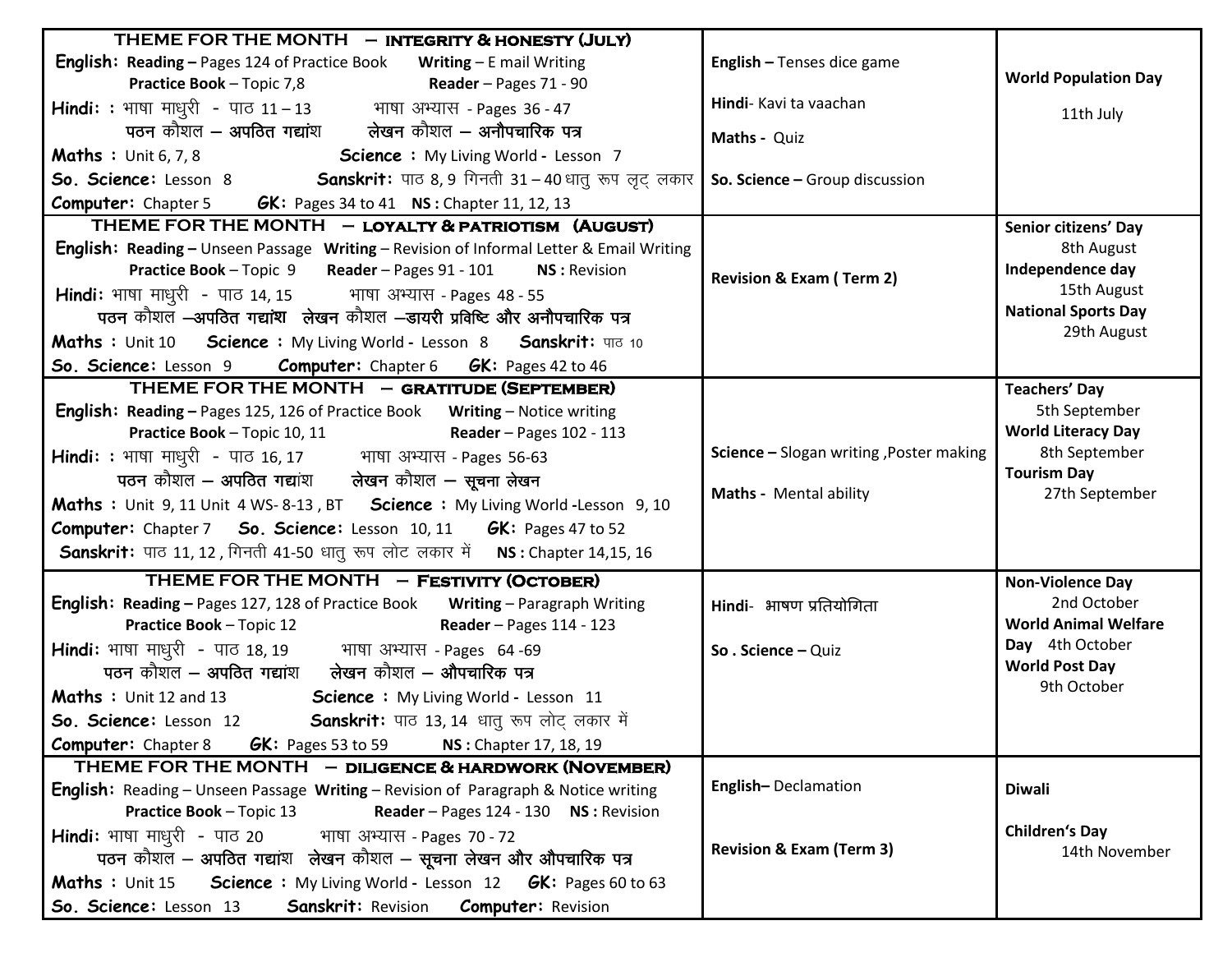## Class VI – 2021

| <b>SYLLABUS</b>                                                                                                                                                                                                                                                                                                                                                                                                                                                                                                                                       | <b>ACTIVITIES</b>                                                                                                                                                                                         | <b>CELEBRATIONS</b>                                                                                                                                  |
|-------------------------------------------------------------------------------------------------------------------------------------------------------------------------------------------------------------------------------------------------------------------------------------------------------------------------------------------------------------------------------------------------------------------------------------------------------------------------------------------------------------------------------------------------------|-----------------------------------------------------------------------------------------------------------------------------------------------------------------------------------------------------------|------------------------------------------------------------------------------------------------------------------------------------------------------|
| THEME FOR THE MONTH - WOMEN EMPOWERMENT (FEB, MAR)<br>English : Literature: Lesson 1, 2 Reader: Unit 1 Practice Book : Unit 1, 2(Pages 19-32)<br>Writing skill: Diary Entry, Formal letter<br>Hindi : ज्ञान सागर - पाठ 1, 2, 3, 4 अभ्यास पुरितका- पाठ 1, 2, 3, 4<br>Maths: Unit 1, 2<br>Science: Chapter 1, 2, 3<br>So. Science: Geography - Chapter 1, 2 History - Chapter 8, 9 Civics - Chapter 21<br>Sanskrit: $\Pi \subset \{1, 2\}$<br><b>Computer:</b> Chapter 1, 2<br><b>GK: Pages 1-20</b><br><b>Naitik Shiksha</b> : पाठ 1, 2, 3             | <b>English: Poetry Recitation</b><br>Maths: Roman No. activities<br>So. Science : Assignment 1<br>Hindi: Assignment 1<br><b>Science: Assignment + Activities</b>                                          | <b>Holi Celebration</b><br>Int. Women's Day<br>8th March<br><b>World Day for water</b><br>22nd March                                                 |
| <b>THEME FOR THE MONTH - HEALTH AND FITNESS (APRIL)</b><br>English : Literature: Lesson 3, 4 Reader : Unit 2 Practice Book : Unit 2 (Pages 33-42), 3<br>Writing Skills: Message writing & informal letter<br>Hindi : ज्ञान सागर - पाठ 5, 6,7, 8 अभ्यास पुस्तिका- पाठ 5, 6, 7, 8<br>Science: Chapter 4<br>Maths: Chapter 4, 8<br>So. Science: Geography - Chapter 3 History - Chapter 10,11<br>Sanskrit: $\Pi\overline{G}$ 3, 4<br><b>Computer: Chapter 3</b><br><b>GK: Pages 21-30</b><br><b>Naitik Shiksha: <math>\Pi</math><sup>6</sup> 4, 5, 6</b> | <b>Hindi</b> : कवितावाचन<br>So. Science: Mock Drill<br>English: Assignment 1<br><b>Science: Assignment + Activities</b><br>Maths: Assignment 1<br>Sanskrit: Assignment 1                                  | <b>World Health Day</b><br>7th April<br><b>World Heritage Day</b><br>18th April<br><b>English Language Day</b><br>23rd April                         |
| THEME FOR THE MONTH - SCIENCE & TECHNOLOGY (MAY)<br>English : Literature: Lesson 5,6<br>Reader: Unit 2(cont.)<br>Practice book: Unit 4,5<br>Writing Skills : Informal letter, Application<br><b>Hindi</b> : ज्ञान सागर - पाठ 9,10 अभ्यास पुरितका- पाठ 9, 10<br>Maths: Chapter 9, 10<br>Science: Chapter 5, 6<br>So. Science: Geography - Chapter 4 History - Chapter 12,13<br>Sanskrit: पाठ 5<br><b>Computer: Chapter 4</b><br><b>GK: Pages 31-40</b><br><b>Naitik Shiksha: पाठ 7, 8, 9</b>                                                           | <b>English: Interview Activity</b><br>Maths: Paper cutting and pasting<br><b>Shapes</b><br>Sanskrit: Quiz<br>Hindi: Assignment 2<br>So. Science : Assignment 2<br><b>Science: Assignment + Activities</b> | <b>National Technology Day</b><br>11th May<br>Mothers' Day<br>$10^{th}$ May<br><b>Anti-Tobacco Day</b><br>31st May                                   |
| <b>THEME FOR THE MONTH - GREEN REVOLUTION (JUNE)</b><br>English : Literature: Revision Reader : Unit 3 (full) Practice Book : Unit 6<br>Writing Skills: Story writing<br><b>Hindi</b> : ज्ञान सागर . पुनरावृति अभ्यास पुस्तिका : पुनरावृति<br>Maths : Chapter 16 Science : Chapter 7 & Revision So. Science : Ch 22 & Revision<br>Sanskrit: पाठ 6 पुनरावृति<br><b>Computer: Chapter 5</b><br>Naitik Shiksha : पाठ 10 पुनरावृति<br>$GK: Pages 41-51$<br><b>THEME FOR THE MONTH - POSITIVE ATTITUDE (JULY)</b>                                          | <b>English: Assignment 2</b><br><b>Science: Assignment + Activities</b><br>Maths: Assignment 2<br>Sanskrit: Assignment 2<br>So. Science : Globe Making<br><b>DS</b> : Mantra uchharan                     | <b>World Environment Day</b><br>5th June<br><b>Fathers' Day</b><br>$21st$ June<br>Int. day against Drug<br>abuse & Illicit<br>Trafficking. 26th June |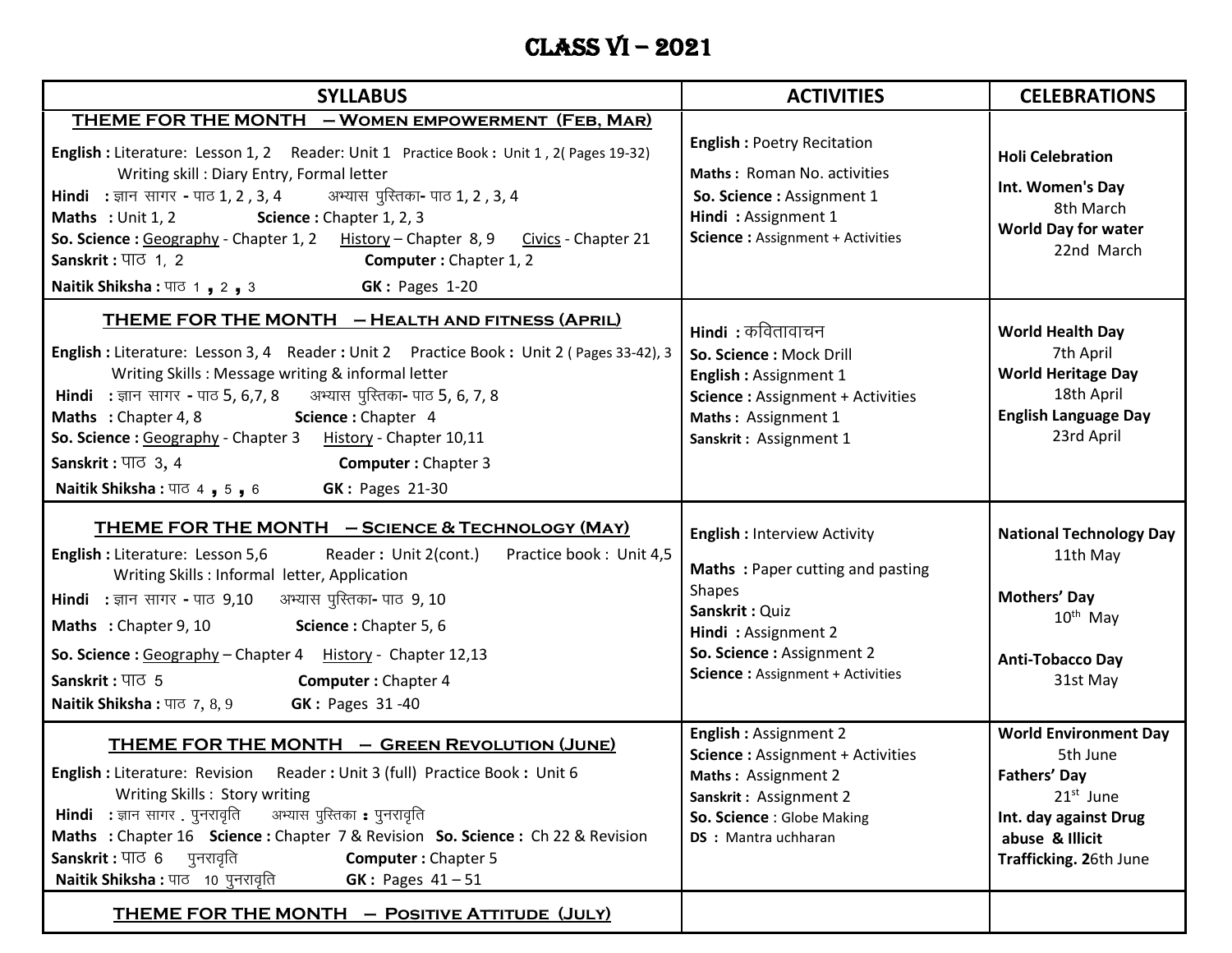| English : Literature: Lesson 7<br>Reader: Revision Practice Book: Unit 7<br>Writing skills: e-mail, notice writing<br>अभ्यास पुस्तिका- पाठ 11, 12<br><b>Hindi :</b> ज्ञान सागर - पाठ 11, 12<br>Maths : Chapter 3, 14<br>Science: Chapter 8<br>So. Science: Geography - Chapter 5 History - Chapter 14<br>Sanskrit: पाठ 7<br>Computer: Chapter 6<br><b>GK: Pages 52-60</b><br><b>Naitik Shiksha :</b> पाठ 11, 12, 13                                                                                                                                                                                                                                                                                                                                       | <b>English: Debate</b><br><b>Science: Assignment + Activities</b><br>Sanskrit: Assignment 3<br>So. Science: Project<br><b>Hindi:</b> Class Activities<br>Maths: Assignment 3                                                                                                         | <b>World Population Day</b><br>11th July                                                                                                                                                                                        |
|-----------------------------------------------------------------------------------------------------------------------------------------------------------------------------------------------------------------------------------------------------------------------------------------------------------------------------------------------------------------------------------------------------------------------------------------------------------------------------------------------------------------------------------------------------------------------------------------------------------------------------------------------------------------------------------------------------------------------------------------------------------|--------------------------------------------------------------------------------------------------------------------------------------------------------------------------------------------------------------------------------------------------------------------------------------|---------------------------------------------------------------------------------------------------------------------------------------------------------------------------------------------------------------------------------|
| <b>THEME FOR THE MONTH - FREEDOM STRUGGLE (AUGUST)</b><br>English : Literature: Lesson 8,9 Reader : Unit 4<br>Practice Book: Unit 8,9(Pages 117-123) Writing Skills: Paragraph writing<br>Hindi : ज्ञान सागर - पाठ 13, 14, 15 अभ्यास पुस्तिका- पाठ 13, 14, 15<br>Maths: Chapter 13<br>Science: Chapter 9, 10 GK: Pages 61-70<br>So. Science: Geography - Chapter 6 History - Chapter 15, 16, 17<br>Sanskrit: पाठ 8,9<br><b>Computer: Chapter 7 Naitik Shiksha पाठ</b> 14, 15, 16<br>THEME FOR THE MONTH - LITERACY & CAREER OPTIONS (SEPTEMBER)<br>English : Literature: Lesson 10 Reader : Unit 5<br>Practice Book: Unit 9(Pages 124-130), 10 Writing Skills: Diary entry, speech<br>Hindi : ज्ञान सागर - पाठ 16, 17, 18 अभ्यास पुस्तिका- पाठ 16, 17, 18 | <b>Science: Assignment + Activities</b><br>Sanskrit : प्रहलिका परियोजना कार्य<br><b>DS: Enactment</b><br><b>English: Assignment 3</b><br>Maths: Math Quiz<br>Hindi: Assignment 3<br>So. Science: Assignment 3<br>English: Conditional ludo<br>Science: Quiz<br>Hindi: naatya manchan | Senior citizens' Day<br>8th August<br>Independence day<br>15th August<br><b>National Sports Day</b><br>29th August<br><b>Teachers' Day</b><br>5th September<br><b>World Literacy Day</b><br>8th September<br><b>Tourism Day</b> |
| Maths: Chapter 5,11,15 Science: Chapter 11, 12 GK: Pages 71 -80<br>So. Science: History - Chapter 18,19 Civics - Chapter 23<br>Sanskrit: पाठ 10 Computer: Chapter 8<br>Naitik Shiksha: पाठ 17,18<br><b>THEME FOR THE MONTH - FESTIVITY (OCTOBER/ NOVEMBER)</b><br>English : Literature: Lesson 11 Reader : Unit 6<br>Practice Book: Unit 10, 11<br>Writing Skills: Report writing<br>Hindi : ज्ञान सागर . पाठ 19, 20, पुनरावृति अभ्यास पुस्तिका : पाठ 19, 20, पुनरावृति<br>Maths : Chapter 6, 7, 12 Science : Chapter 13 & 14, Revision GK : Pages 81-90<br>So. Science: Geography - Chapter 7 History - Chapter 20 Civics - Chapter 24 & Revision<br>Sanskrit: पाठ 11<br>Computer: Revision Naitik Shiksha: पाठ 19, 20                                   | So. Science: Assignment 4<br>Maths: Assignment 4<br>Sanskrit: Assignment 4<br>English: Assignment 4<br><b>Science: Assignment + Activities</b><br>So. Science: Quiz<br>Hindi: Assignment 4<br>Maths: Verify angle sum property of $\Delta$                                           | 27th September<br><b>Non-Violence Day</b><br>2nd October<br><b>World Animal Welfare</b><br>Day<br>4th October<br><b>World Post Day</b><br>10th October                                                                          |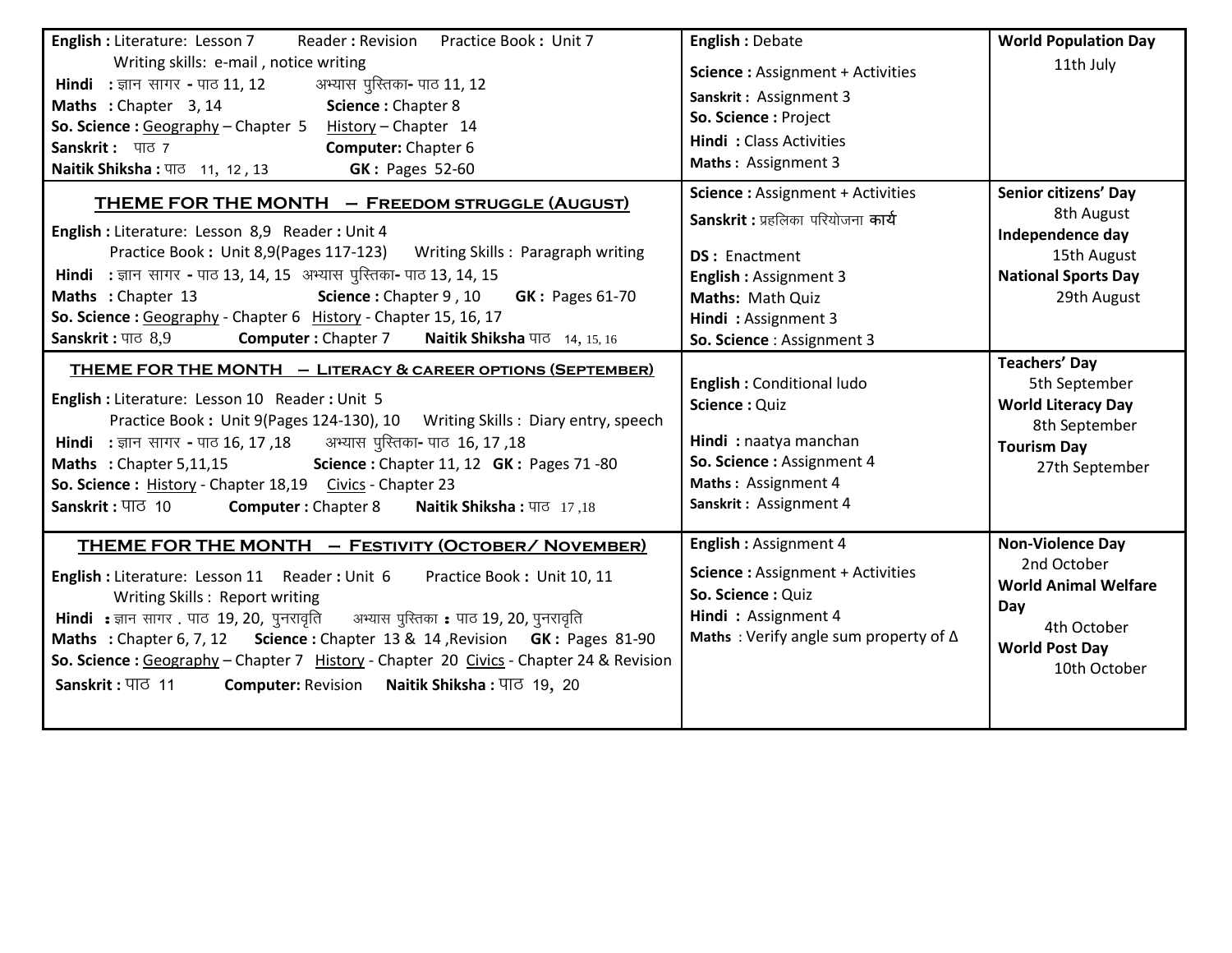# Class VII – 2021

| <b>SYLLABUS</b>                                                                                                                                                                                                                                                                                                                                                                                                                                                                                                                                                                              | <b>ACTIVITIES</b>                                                                                                                                                                                                                        | <b>CELEBRATIONS</b>                                                                                                                                     |
|----------------------------------------------------------------------------------------------------------------------------------------------------------------------------------------------------------------------------------------------------------------------------------------------------------------------------------------------------------------------------------------------------------------------------------------------------------------------------------------------------------------------------------------------------------------------------------------------|------------------------------------------------------------------------------------------------------------------------------------------------------------------------------------------------------------------------------------------|---------------------------------------------------------------------------------------------------------------------------------------------------------|
| <u> THEME FOR THE MONTH     – WOMEN EMPOWERMENT (FEB, MAR)</u><br>English : Literature: Lesson 1, 2 Reader : Unit 1 Practice Book : Unit 1<br>Writing Skills: Notice writing, Diary, Application<br>Hindi : ज्ञान सागर - पाठ 1, 2, 3, 4 अभ्यास पुरितका- पाठ 1, 2, 3, 4<br>Science: Chapter 1, 2, 3<br><b>Maths</b> : Unit $1, 2$<br>So. Science : Geography - Chapter 1, 2 History - Chapter 9, 10 Civics - Chapter 18<br>Sanskrit: $\Pi$ <sup><math>\sigma</math></sup> 1, 2<br><b>GK</b> : Page $1 - 25$<br><b>Computer:</b> Chapter 1 <b>Naitik Shiksha:</b> $\Pi$ $\overline{0}$ 1, 2, 3 | <b>English: Declamation</b><br>Hindi: Assignment 1<br>Maths-Representation of rational numbers<br>on number line<br>So. Science: Assignment 1<br>Science: Assignment + Activities                                                        | <b>Holi Celebration</b><br>Int. Women's Day<br>8th March<br><b>World Day for water</b><br>22nd March                                                    |
| <b>THEME FOR THE MONTH - HEALTH AND FITNESS (APRIL)</b><br>English : Literature: Lesson 3, 4 Reader : Unit 2 Practice Book : Unit 2, 3<br>Writing Skills : e-Mail<br>Hindi : ज्ञान सागर - पाठ 5, 6, 7, 8 अभ्यास पुरितका- पाठ 5,6, 7, 8<br>Maths: Unit 3, 6<br>Science: Chapter 4, 5, 6<br>So. Science : Geography - Chapter 3 History - Chapter 11 Civics - Chapter 19<br><b>Sanskrit:</b> $\pi$ 3, 4 <b>GK:</b> Page 26 - 41<br><b>Computer:</b> Chapter 2 Naitik Shiksha: $\Pi$ = 4, 5, 6                                                                                                  | So. Science: Mock drill<br><b>Hindi</b> : दोहा<br><b>Science: Assignment + Activities</b><br>English: Assignment 1<br>Maths: Assignment 1<br>Sanskrit: Assignment 1                                                                      | <b>World Health Day</b><br>7th April<br><b>World Heritage Day</b><br>18th April<br><b>English Language Day</b><br>23rd April                            |
| THEME FOR THE MONTH - SCIENCE & TECHNOLOGY (MAY)<br>English : Literature: Lesson 5,6<br>Reader: Unit 3<br>Practice Book: Unit 4,5 Writing Skills: Paragraph<br>अभ्यास पुरितका- पाठ 9, 10<br><b>Hindi :</b> ज्ञान सागर - पाठ 9, 10<br>Science: Chapter 7, 8<br><b>Maths</b> : Unit 8, 12<br>So. Science: Geography - Chapter 4 History - Chapter 12, 13 Civics - Chapter 20<br>Sanskrit: $\Pi$ $\sigma$ 5<br><b>Computer: Chapter 3</b><br><b>Naitik Shiksha: <math>\overline{47}</math>, 8, 9 GK: Page 42 - 55</b>                                                                           | English : Project on Introduce yourself<br>Maths : Verification of Pythagoras<br>theorem experimentally<br>Hindi: Assignment 2<br>So. Science: Assignment 2, Slogan Writing<br>Sanskrit: Quiz<br><b>Science: Assignment + Activities</b> | <b>National Technology Day</b><br>11th May<br>Mothers' Day<br>10th May<br><b>Anti-Tobacco Day</b><br>31st May                                           |
| <b>THEME FOR THE MONTH - GREEN REVOLUTION (JUNE)</b><br><b>English:</b> Literature: Revision Reader: Unit 4<br>Practice Book: Unit 6<br>Writing Skills: Message writing<br><b>Hindi</b> : ज्ञान सागर . पुनरावृति         अभ्यास पुस्तिका : पुनरावृति<br>Maths: Unit 13, Revision<br>Science: Revision<br>Sanskrit: $\Pi$ $\sigma$ 6<br>So. Science: Revision<br>Computer: Chapter 4<br><b>Naitik Shiksha: पाठ 10 पुनरावृति <math>GK:</math> Page 56 – 68</b>                                                                                                                                 | So. Science : Poster Making<br>English: Assignment 2<br>Maths: Assignment 2<br>Sanskrit: Assignment 2<br><b>DS: Mantra Uchharan</b>                                                                                                      | <b>World Environment Day</b><br>5th June<br><b>Fathers' Day</b><br>$21st$ June<br>Int. day against Drug<br>abuse & Illicit<br>Trafficking.<br>26th June |
| THEME FOR THE MONTH - POSITIVE ATTITUDE (JULY)                                                                                                                                                                                                                                                                                                                                                                                                                                                                                                                                               | <b>English: Extempore</b>                                                                                                                                                                                                                | <b>World Population Day</b>                                                                                                                             |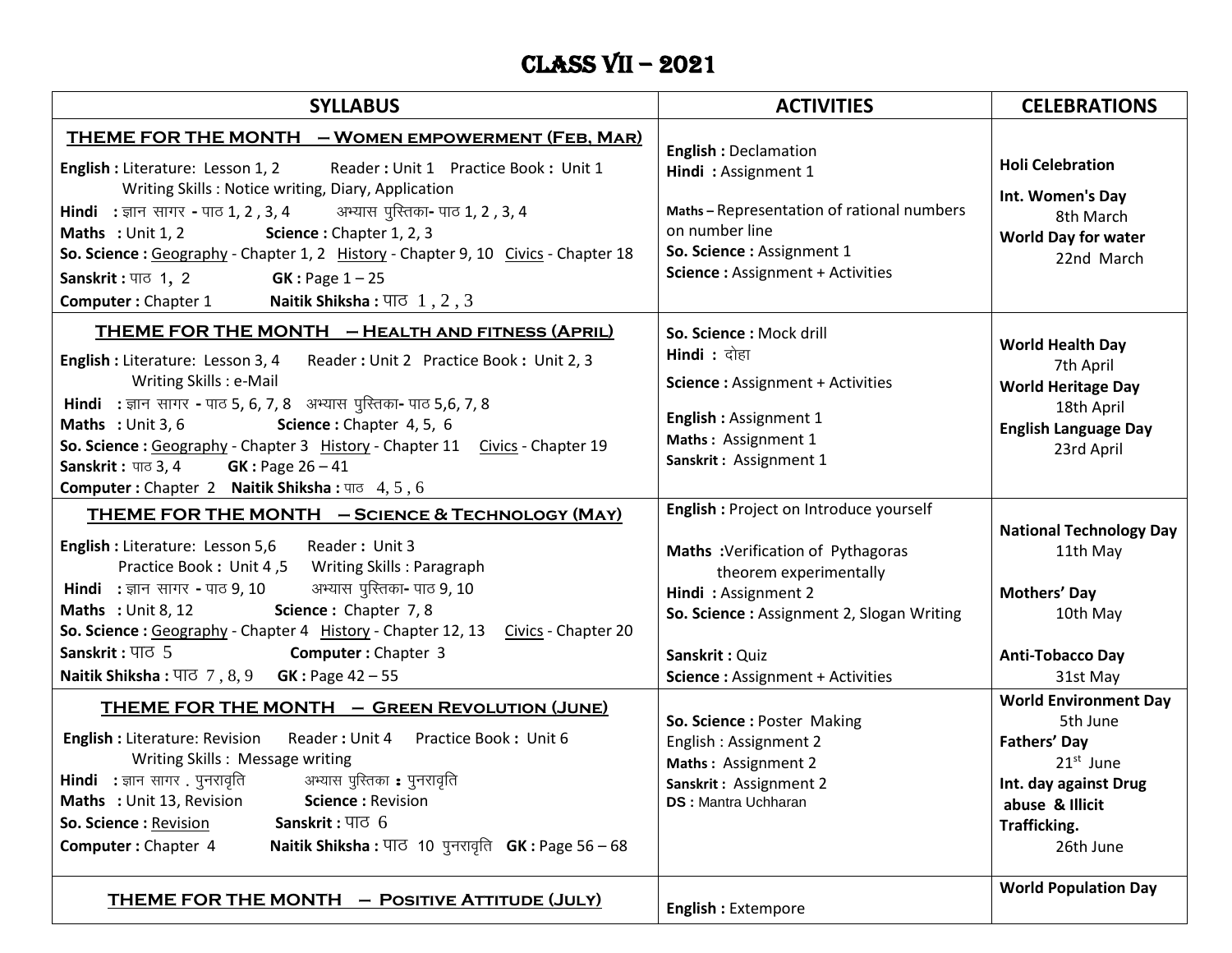| <b>English:</b> Literature: Lesson 7<br>Practice Book: Unit 7<br>Writing Skills : Informal letter, Article<br><b>Hindi:</b> ज्ञान सागर - पाठ 11, 12<br>अभ्यास पुरितका- पाठ 11, 12<br>Science: Chapter 9 GK: Page 69 75<br><b>Maths: Unit 4</b><br>So. Science: Geography - Chapter 5 Civics - Chapter 21<br>Sanskrit: पाठ 7 Computer: Chapter 5 Naitik Shiksha: पाठ 11, 12, 13                                                                                                                                                                  | <b>Science: Assignment + Activities</b><br>So. Science: Project<br>Sanskrit: Assignment 3<br>Hindi : दोहों का सस्वर वाचन / कंठस्थ करवाना<br>Maths: Assignment 3                                                     | 11th July                                                                                                                            |
|-------------------------------------------------------------------------------------------------------------------------------------------------------------------------------------------------------------------------------------------------------------------------------------------------------------------------------------------------------------------------------------------------------------------------------------------------------------------------------------------------------------------------------------------------|---------------------------------------------------------------------------------------------------------------------------------------------------------------------------------------------------------------------|--------------------------------------------------------------------------------------------------------------------------------------|
| THEME FOR THE MONTH - FREEDOM STRUGGLE (AUGUST)<br>English : Literature: Lesson 8,9 Reader : Unit 5 Practice Book : Unit 8,9<br>Writing Skills: Speech writing, Invitation Card (informal)<br>Hindi : ज्ञान सागर - पाठ 13, 14, 15 अभ्यास पुरितका- पाठ 13, 14, 15<br>Science: Chapter 10, 11 GK: Page 76 - 85<br>Maths: Unit 5<br>So. Science: Geography - Chapter 6 History - Chapter 14, 15<br>Sanskrit: पाठ 8<br>Computer: Chapter 6 Naitik Shiksha: पाठ 14, 15, 16                                                                           | Maths: Quiz<br>Hindi: Assignment 3<br>Sanskrit: श्लोक उच्चारण<br><b>Science: Assignment + Activities</b><br><b>English: Assignment 3</b><br>So. Science: Assignment 3                                               | Senior citizens' Day<br>8th August<br>Independence day<br>15th August<br><b>National Sports Day</b><br>29th August                   |
| <b>THEME FOR THE MONTH - LITERACY &amp; CAREER OPTIONS</b><br>(SEPTEMBER)<br>English : Literature: Lesson 10,11 Reader : Unit 6(half) Practice Book : Unit 10<br>Writing Skills: Letter writing -Formal and Informal<br>Hindi : ज्ञान सागर - पाठ 16, 17,18 अभ्यास पुस्तिका- पाठ 16, 17,18<br>Science: Chapter 12, 13, 14 GK: Page 86-97<br>Maths: Unit 7, 9<br>So. Science: Geography - Chapter 7 History - Chapter 16 Civics - Chapter 22<br>Sanskrit: पाठ 9<br><b>Computer: Chapter 7</b><br>Naitik Shiksha: पाठ 17, 18, 19                   | English: Enactment of the play (human<br>Robot, Chocolates in your dream too)<br>Science: Quiz<br>Hindi : नाट्य मंचन<br>Sanskrit – कथालेखनम<br>So. Science: Quiz<br>Maths: Assignment 4<br>Sanskrit: Assignment 4   | <b>Teachers' Day</b><br>5th September<br><b>World Literacy Day</b><br>8th September<br><b>Tourism Day</b><br>27th September          |
| THEME FOR THE MONTH - FESTIVITY (OCTOBER/NOVEMBER)<br><b>English:</b> Literature: Lesson ASL, Revision Reader: Unit 6 (cont.)<br>Practice Book: Unit 11 & 12<br>Hindi : ज्ञान सागर -19, 20, पुनरावृति अभ्यास पुरितका- 19, 20, पुनरावृति<br><b>Maths</b> : Unit 10, 11, 14 Science : Chapter 15, 16, 17 & Revision<br>So. Science: Geography - Chapter 8 History - Chapter 17<br>Civics - Chapter 23, Revision<br>Sanskrit: पाठ 10<br><b>GK: Revision</b><br><b>Computer:</b> Chapter 8 & Revision<br><b>Naitik Shiksha :</b> पाठ 20 & पुनरावृति | English: Assignment 4<br>Maths: Perimeter and area of 2D figures<br>(Cutting and pasting)<br><b>Science: Assignment + Activities</b><br>So. Science : Assignment IV<br>Sanskrit: सूक्तिसंकलम<br>Hindi: Assignment 4 | <b>Non-Violence Day</b><br>2nd October<br><b>World Animal Welfare</b><br>Day<br>4th October<br><b>World Post Day</b><br>10th October |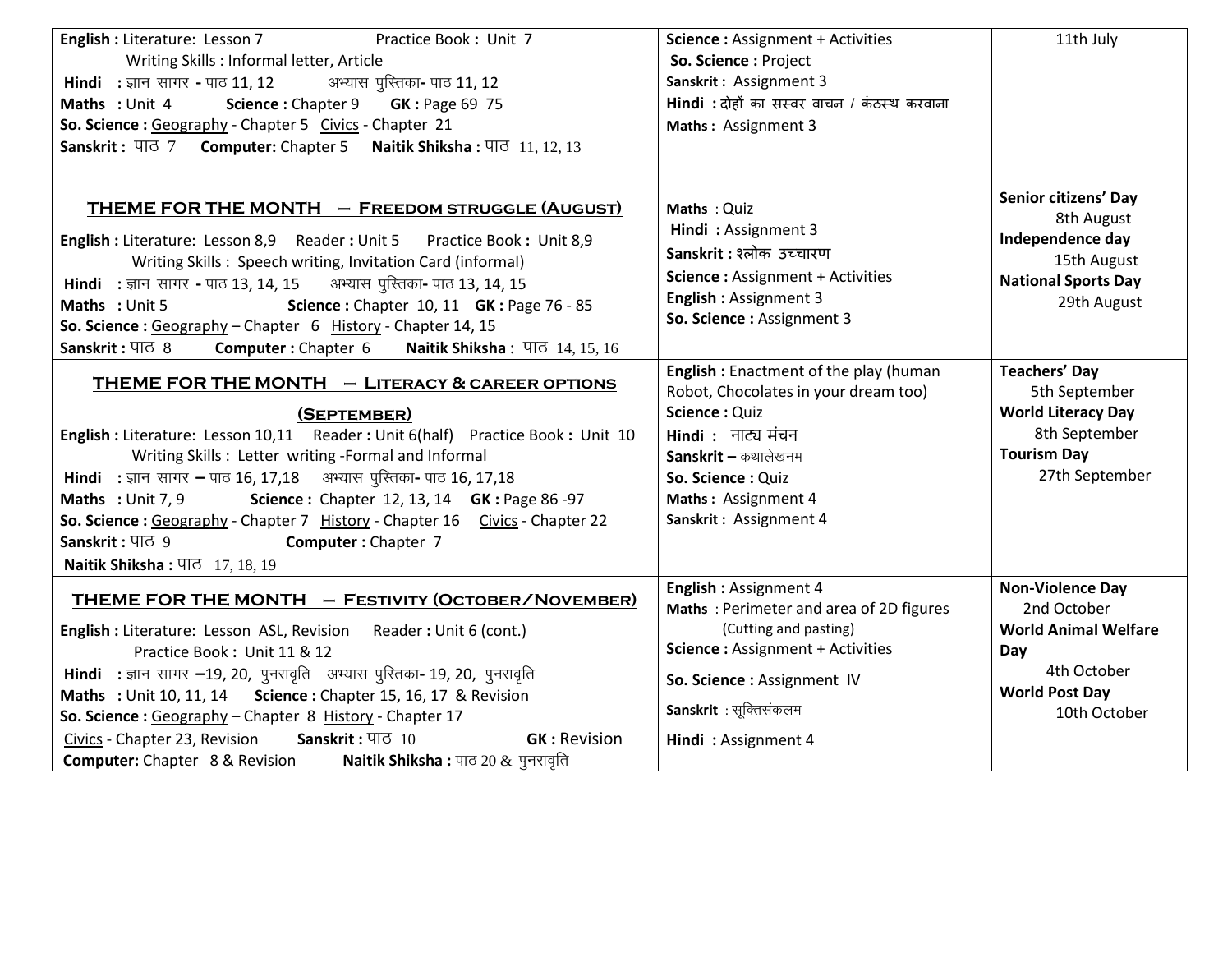## Class vIII – 2021

| <b>SYLLABUS</b>                                                                                                                                                                                                                                                                                                                                                                                                                                                                                                                                                                                            | <b>ACTIVITIES</b>                                                                                                                                                                                                                                                                         | <b>CELEBRATIONS</b>                                                                                                                                                                 |
|------------------------------------------------------------------------------------------------------------------------------------------------------------------------------------------------------------------------------------------------------------------------------------------------------------------------------------------------------------------------------------------------------------------------------------------------------------------------------------------------------------------------------------------------------------------------------------------------------------|-------------------------------------------------------------------------------------------------------------------------------------------------------------------------------------------------------------------------------------------------------------------------------------------|-------------------------------------------------------------------------------------------------------------------------------------------------------------------------------------|
| THEME FOR THE MONTH - WOMEN EMPOWERMENT (FEB, MAR)<br>English : Literature: Unit 1, 2 Reader : Unit 1 Practice Book : Unit 1, 10(half)<br>Writing Skills: Notice writing, e-Mail writing, Passage writing (1,2)<br>Hindi : ज्ञान सागर - पाठ 1, 2, 3, 4 अभ्यास पुरितका- पाठ 1, 2, 3, 4<br>व्याकरण .   उपसर्ग और प्रत्ययर अनुच्छेदर<br><b>Maths</b> : Unit 1, 2, 4 <b>Science</b> : Chapter 1, 2, 4, 5<br>So. Science: Geography - Chapter 1,2 History - Chapter 8, 9 Civics - Chapter 16<br>Sanskrit: पाठ 1, 2 Computer: Chapter 1<br>Naitik Shiksha: पाठ 1, 2, 3 <b>GK: Page 1-29</b>                      | <b>English: Debate</b><br>Maths - Construction of square root<br>clock<br><b>Science: Assignment + Activities</b><br>Hindi: Assignment 1<br>So. Science : Assignment 1                                                                                                                    | <b>Holi Celebration</b><br>Int. Women's Day<br>8th March<br><b>World Day for water</b><br>22nd March                                                                                |
| THEME FOR THE MONTH - HEALTH AND FITNESS (APRIL)<br>Reader: Unit 2 Practice Book: Unit 2<br><b>English: Literature: Unit 3, 4</b><br>Writing Skills : Informal letter, Dialogue Completion<br>Hindi : ज्ञान सागर - पाठ 5,6, 7, 8 अभ्यास पुरितका- पाठ 5, 6, 7, 8<br>व्याकरण - अनुस्वार, अनुनासिक, नुक्ता, विशेषण, अनुच्छेद, अलंकार, पत्र<br>Maths : Unit 5, 7 Science : Chapter 6, 7, 8<br>So. Science: Geography - Chapter 3 History - Chapter 10 Civics - Chapter 17<br>Sanskrit: $\Pi\overline{G}$ 3, 4<br><b>Computer:</b> Chapter 2<br><b>Naitik Shiksha: 4, 5, 6 GK: Page 30-40</b>                   | So. Science: Mock drill<br><b>Science: Assignment + Activities</b><br>Hindi: भाषण प्रतियोगिता/ Declamation<br>English: Assignment 1<br>Maths: Assignment 1<br>Sanskrit: Assignment 1                                                                                                      | <b>World Health Day</b><br>7th April<br><b>World Heritage Day</b><br>18th April<br><b>English Language Day</b><br>23rd April                                                        |
| THEME FOR THE MONTH - SCIENCE & TECHNOLOGY (MAY)<br>English : Literature: Unit 5, 6<br>Practice Book: Unit 3, 4<br>Writing Skills: Passage writing (3,4,5), Informal letter, Speech<br>Hindi : ज्ञान सागर - पाठ 9, 10 अभ्यास पुरितका- पाठ 9, 10<br>व्याकरण - अलंकार विलोम शब्द, सन्धि, वाक्य शुद्धिकरण, विराम चिह्न<br>Maths : Unit 10, 13 Science : Chapter 9, 16, 18,19<br><b>So. Science:</b> Civics - Chapter $18 & 19$ History - Ch. 11<br>Sanskrit: पाठ 5, 6 Computer: Chapter 3<br><b>Naitik Shiksha:</b> पाठ 7, 8, 9 <b>GK: Page 41-55</b>                                                         | <b>English: Poetry recitation</b><br>Sanskrit: Quiz<br><b>Science: Assignment + Activities</b><br><b>Maths: Activity on Graphs</b><br>So. Science: Assignment 2                                                                                                                           | <b>National Technology Day</b><br>11th May<br><b>Mothers' Day</b><br>10th May<br><b>Anti-Tobacco Day</b><br>31st May                                                                |
| THEME FOR THE MONTH - GREEN REVOLUTION (JUNE)<br>Writing Skills: Informal Letter, Diary entry<br><b>English: Practice Book: Unit 5 Reader: 3</b><br>Hindi : ज्ञान सागर - पुनरावृति) अभ्यास पुरितका- पुनरावृति<br>Maths: Unit 14<br>Science: Revision<br><b>Computer: Chapter 4</b><br>So. Science: Geography - Revision History - Revision Civics - Revision<br>Sanskrit: पाठ 7 Naitik Shiksha: पाठ 10, 11 GK: Page 56 - 79<br>THEME FOR THE MONTH - POSITIVE ATTITUDE (JULY)<br><b>English:</b> Literature: Unit 7<br>Reader: Unit 4<br>Practice Book: Unit 6, 7<br>Writing Skills: Notice, Formal Letter | Hindi: Assignment 2<br><b>Science: Assignment + Activities</b><br><b>DS</b> : Mantra Uchharan<br><b>English: Assignment 2</b><br>Maths: Assignment 2<br>Sanskrit: Assignment 2<br>So. Science: Slogan Writing<br>English: Extempore<br>Sanskrit : कथा वाचन व लेखन<br>So. Science: Project | <b>World Environment Day</b><br>5th June<br><b>Fathers' Day</b><br>$21st$ June<br>Int. day against Drug<br>abuse & Illicit<br>Trafficking. 26th June<br><b>World Population Day</b> |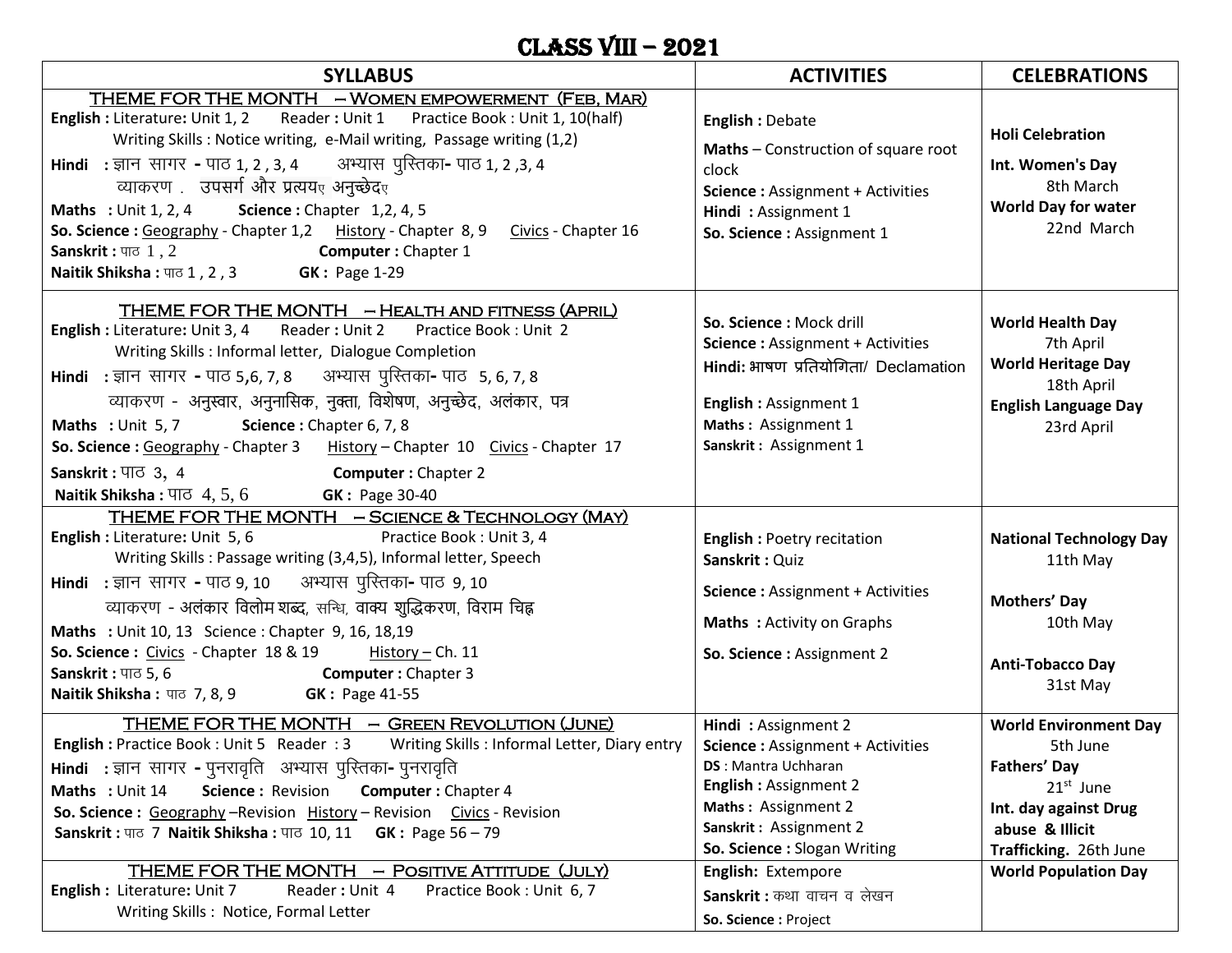| <b>Hindi : ज्ञान सागर :-</b> पाठ 11, 12 अभ्यास पुस्तिका :- पाठ 11, 12                                                                                                                                                                                                                                                                                                                                                                                                                                                                                                                      | <b>Science: Assignment + Activities</b>                                                                                                                                            | 11th July                                                                                                                            |
|--------------------------------------------------------------------------------------------------------------------------------------------------------------------------------------------------------------------------------------------------------------------------------------------------------------------------------------------------------------------------------------------------------------------------------------------------------------------------------------------------------------------------------------------------------------------------------------------|------------------------------------------------------------------------------------------------------------------------------------------------------------------------------------|--------------------------------------------------------------------------------------------------------------------------------------|
| Maths : Unit 3, 15 Science : Chapter 3                                                                                                                                                                                                                                                                                                                                                                                                                                                                                                                                                     | Sanskrit: Assignment 3                                                                                                                                                             |                                                                                                                                      |
| So. Science: Geography - Chapter 4 History - Chapter 12 Sanskrit: पाठ 7                                                                                                                                                                                                                                                                                                                                                                                                                                                                                                                    | Maths: Assignment 3                                                                                                                                                                |                                                                                                                                      |
| Computer: Chapter 5 Naitik Shiksha: $\overline{41}$ 12,13 GK: Page 80-90                                                                                                                                                                                                                                                                                                                                                                                                                                                                                                                   |                                                                                                                                                                                    |                                                                                                                                      |
| THEME FOR THE MONTH - FREEDOM STRUGGLE (AUGUST)<br>English: Literature: Unit 8,9<br>Practice Book: Unit 8, 9(half)<br>Writing skills: Bio-skech, Message, Passage 1, 2<br>Hindi : ज्ञान सागर :-पाठ 13, 14, 15 अभ्यास पुस्तिका :- पाठ 13, 14, 15<br>व्याकरण - समास सन्धि, अनुच्छेद डायरी लेखन<br>Science: Chapter 10,11<br>Maths : Unit 8, 9<br>So. Science: Geography: Chapter 5 History: Chapter 13 Civics: Chapter 20<br>Sanskrit: $\Pi \in \mathcal{S}, 9$<br><b>Computer:</b> Chapter 6<br><b>Naitik Shiksha: पाठ 14,15, 16</b><br><b>GK: Page 91-110</b>                              | Maths: Quiz<br>Hindi: Quiz<br><b>Science: Assignment + Activities</b><br>S.Sc-Assignment 3<br><b>DS</b> : Enactment                                                                | Senior citizens' Day<br>8th August<br>Independence day<br>15th August<br><b>National Sports Day</b><br>29th August                   |
| THEME FOR THE MONTH - LITERACY & CAREER OPTIONS (SEPTEMBER)<br>English : Literature: Unit 10, 11 Reader : Unit 5 Practice Book : Unit 9 (cont.), 10<br>Writing skills: Article,<br>Passage 3, 4, 5<br>Hindi : ज्ञान सागर :-पाठ 17, 18 अभ्यास पुस्तिका :- पाठ 16, 17, 18<br>व्याकरण - वाक्य भेद अलंकार अनुच्छेद, पत्र निपात<br>Science: Chapter 12, 13, 17, 20<br>Maths: Unit 6, 11<br>So. Science: Geography: Chapter 6 History: Chapter 14 Civics: Chapter 21<br>Sanskrit: पाठ 10, 11<br><b>Computer:</b> Chapter 7<br>Naitik Shiksha: पाठ 17, 18 <b>GK: Page 111-130</b>                 | $Hindi$ : कविता वाचन<br><b>English: Enactment of play</b><br>Science: Quiz<br>So. Science: Quiz<br>Maths: Assignment 4<br>Sanskrit: Assignment 4                                   | <b>Teachers' Day</b><br>5th September<br><b>World Literacy Day</b><br>8th September<br><b>Tourism Day</b><br>27th September          |
| THEME FOR THE MONTH - FESTIVITY (OCTOBER/NOVEMBER)<br><b>English: Literature: 12 &amp; Revision</b><br>Reader: Unit 6<br>Writing skills: Description<br>Passage 6<br>Hindi : ज्ञान सागर :-पाठ 19, 20 पुनरावृति :- अभ्यास पुस्तिका :- पाठ 19, 20 पुनरावृति<br>व्याकरण - सन्धि, वाक्य भेद अनुच्छेद सूचना लेखन पत्र<br><b>Maths: Unit 12, 16</b><br>Science: Chapter 14, 15 & Revision<br>So. Science: History: Chapter 15 Civics: Chapter 22 & Revision Geography: Chapter 7<br>Sanskrit : पाठ) 12 पुनरावृति<br><b>Computer: Chapter 8</b><br>Naitik Shiksha: पाठ 19, 20<br>GK: Page 131-158 | English: Assignment 4<br>So. Science: Assignment 4<br>Maths: Construction of Pie chart<br><b>Science: Assignment + Activities</b><br>Sanskrit: सूक्तिसग्रंह<br>Hindi: Assignment 3 | <b>Non-Violence Day</b><br>2nd October<br><b>World Animal Welfare</b><br>Day<br>4th October<br><b>World Post Day</b><br>10th October |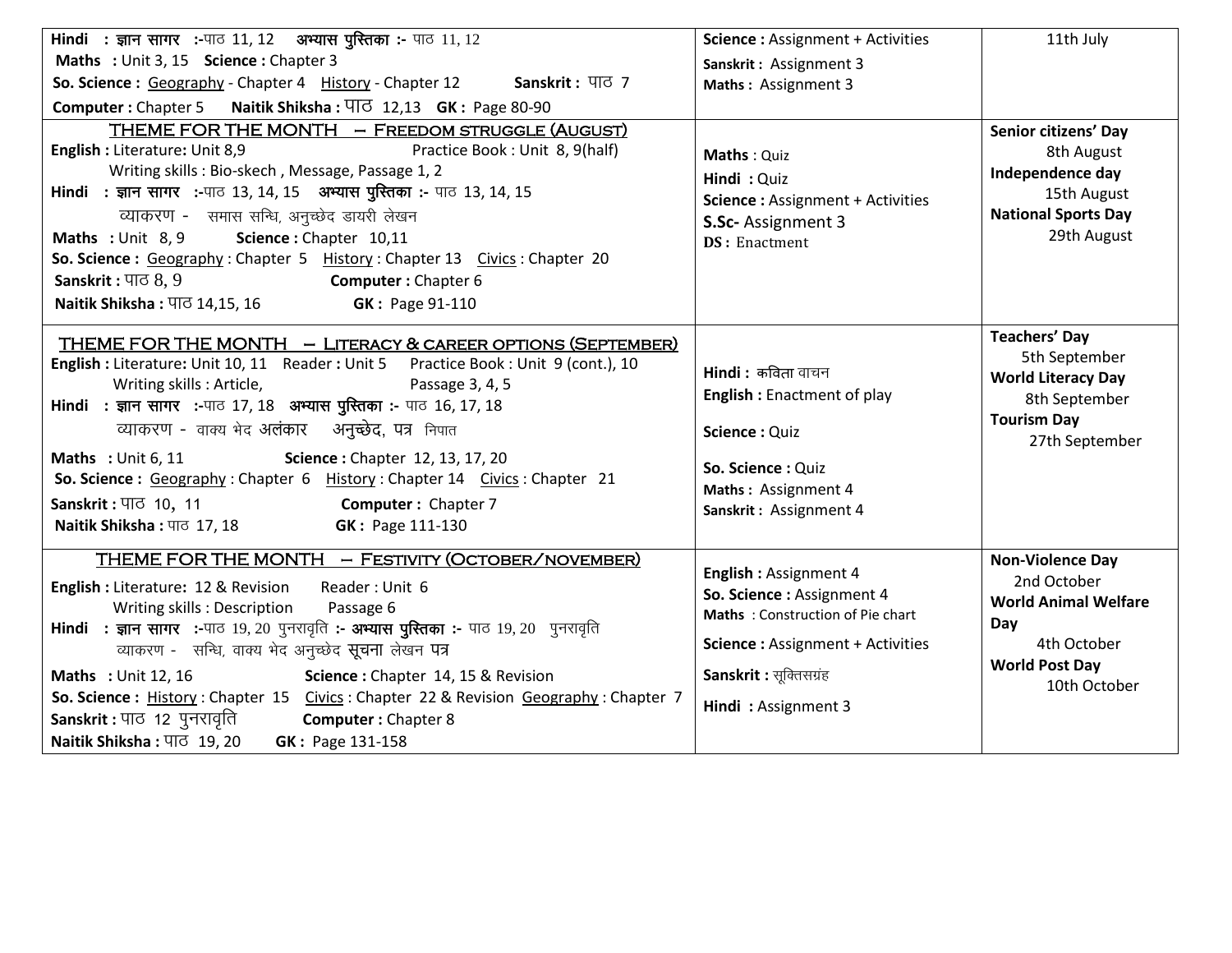#### Class IX – 2021

| <b>SYLLABUS</b>                                                                                                                                                                                                                                                                                                                                                                                                                                                                                                                                                                                                                                                                                                                | <b>ACTIVITIES</b>                                                                                                                                                                               | <b>CELEBRATIONS</b>                                                                                                                           |
|--------------------------------------------------------------------------------------------------------------------------------------------------------------------------------------------------------------------------------------------------------------------------------------------------------------------------------------------------------------------------------------------------------------------------------------------------------------------------------------------------------------------------------------------------------------------------------------------------------------------------------------------------------------------------------------------------------------------------------|-------------------------------------------------------------------------------------------------------------------------------------------------------------------------------------------------|-----------------------------------------------------------------------------------------------------------------------------------------------|
| THEME FOR THE MONTH - WOMEN EMPOWERMENT (FEB, MAR)<br>English : BEEHIVE 1. The fun they had(Prose) 2. The road not taken (poetry) 3. The sound of<br>music(Prose) 4. Wind (poetry) 5. Rain on the roof (poetry)<br><b>MOMENTS 1.</b> The lost child 2. The adventures of Toto<br>Hindi: क्षतिज भाग 1: गद्य खण्ड. पाठ 1, 2 काव्य खंड. पाठ 9<br><b>कृतिका :</b> पाठ 2 व्याकरण: उपसर्ग-प्रत्यय , पत्र - निबंध समास<br><b>Maths</b> : Unit $1, 2$<br><b>Computer: Chapter 1</b><br>Science: Physics - Motion, Forces and Laws of Motion<br>Chemistry - Matter in our Surrounding Biology - Fundamental Unit of Life<br>So. Science: History - Chapter 1 Geography - Chapter 1, 2<br>Economics - Chapter 1 Pol. Science - Chapter 1 | <b>English: Declamation/Self composed</b><br>poem<br>Maths - Construction of square root spiral<br><b>Science: NCERT Activity</b><br>Hindi: Assignment 1<br>So. Science: Assignment 1           | <b>Holi Celebration</b><br>Int. Women's Day<br>8th March<br><b>World Day for water</b><br>22nd March                                          |
| THEME FOR THE MONTH - HEALTH AND FITNESS (APRIL)<br>English : BEEHIVE 5. Rain on the roof 6. The little girl (Prose) 7. A truly beautiful Mind (Prose)<br><b>MOMENTS 3. Iswaran-The storyteller</b><br>Hindi : क्षतिज भाग 1 : गद्य खण्ड - पाठ 4 काव्य खंड - पाठ 10,11<br>कृतिका : पाठ 3 व्याकरण: पत्र रनिबंधर, वाक्य भेद<br>Maths : Unit 5,6<br><b>Computer:</b> Chapter 3 and 4<br>Science: Physics - Forces and Laws of Motion (cont.) Gravitation<br><b>Biology</b> - Tissues<br><b>Chemistry - Is Matter Around Us Pure</b><br>So. Science: Geography - Chapter 3 Economics - Chapter 2 Pol. Science - Chapter 2                                                                                                           | So. Science: Mock Drill<br>Science: NCERT Activity<br><b>English: Pictorial Journal</b><br>Maths: Assignment 1                                                                                  | <b>World Health Day</b><br>7th April<br><b>World Heritage Day</b><br>18th April<br><b>English Language Day</b><br>23rd April                  |
| THEME FOR THE MONTH - SCIENCE & TECHNOLOGY (MAY)<br>English : BEEHIVE 8. The snake & the mirror(Prose) 9. The lake Isle of Innisfree (poetry)<br>10. A legend of the Northland(poetry)<br>MOMENTS 4. In the kingdom of Fools. WRITING: Descriptive Paragraph<br><b>Hindi : क्षतिज भाग 1 :</b> काव्य खंड  = पाठ 12<br><b>व्याकरण:</b> अलंकार<br>Maths : Unit 7, 3<br><b>Computer:</b> Chapter 5 and 6<br>Biology - Tissues (cont.)<br><b>Science: Physics</b> - Gravitation (cont.)<br><b>Chemistry</b> - Is Matter Around Us Pure (cont.)<br>So. Science: History - Chapter 2 Geography - Chapter 4<br>THEME FOR THE MONTH - GREEN REVOLUTION (JUNE)                                                                           | English-Assignment 1<br>Maths: Activity on Co-ordinate<br>geometry<br><b>Science: NCERT Activity</b><br>Hindi: bhaashan pratiyogita<br>So. Science : Assignment 2<br>So. Science: Poster Making | <b>National Technology Day</b><br>11th May<br>Mothers' Day<br>10th May<br><b>Anti-Tobacco Day</b><br>31st May<br><b>World Environment Day</b> |
| English The beggar(Beehive)<br><b>WRITING: Diary Entry, Informal Letter</b><br>Grammar: Editing, Gap filling<br>Hindi : क्षतिज भाग 1 : पुनरावृति कृतिका : पुनरावृति<br>Maths: Unit 12<br>Computer: Chapter 7<br>Biology - Improvement in Food Resources<br>Science: Physics - Revision<br>Chemistry - Atoms and Molecules<br>So. Science: Revision                                                                                                                                                                                                                                                                                                                                                                             | Hindi: assignment 2<br><b>Science: NCERT Activity</b><br><b>English: Assignment 2</b><br>Maths: Assignment 2                                                                                    | 5th June<br>Fathers' Day 21 <sup>st</sup> June<br>Int. day against Drug<br>Abuse & Illicit Trafficking.<br>26th June                          |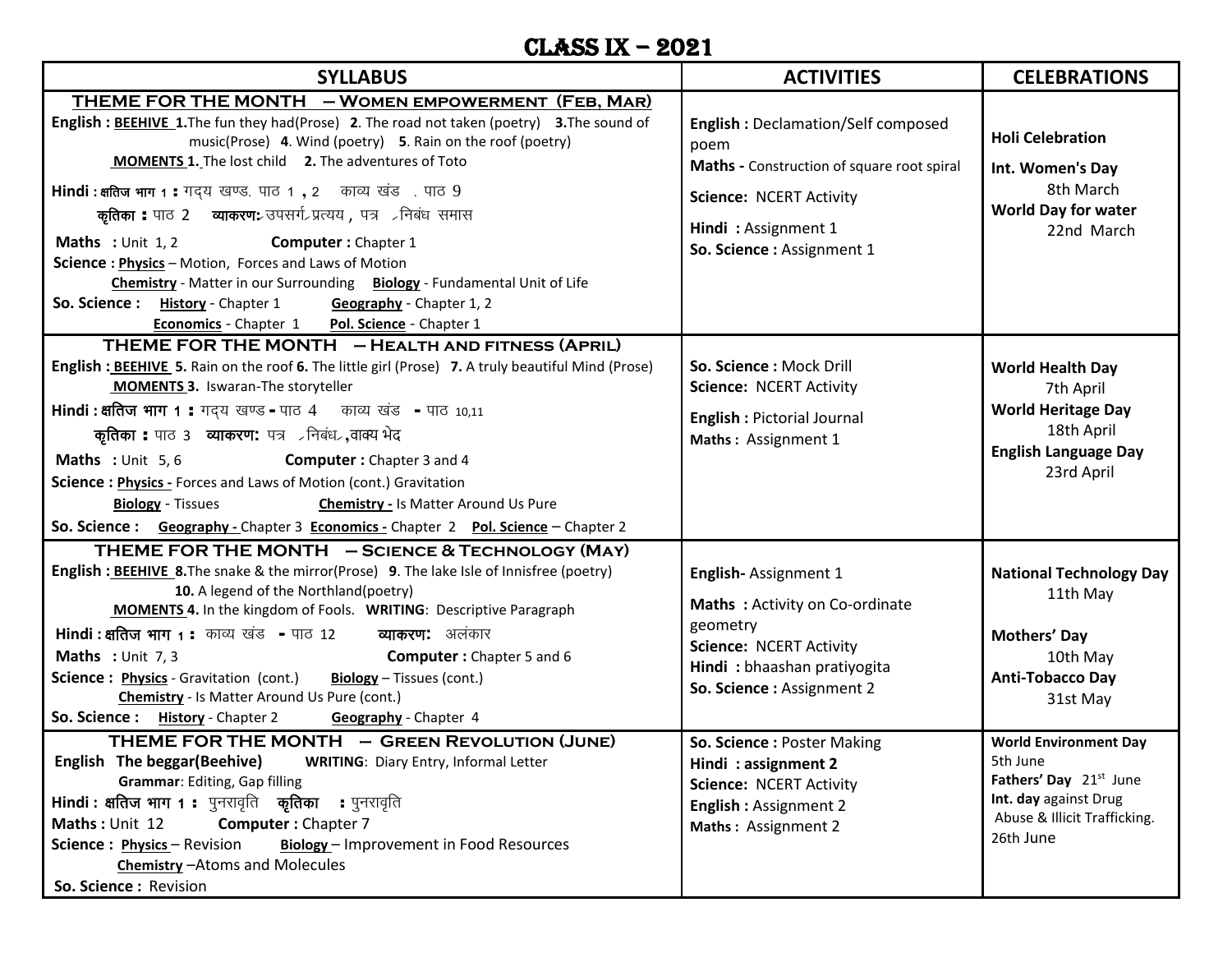| THEME FOR THE MONTH - POSITIVE ATTITUDE (JULY)<br>English : BEEHIVE 11. My Childhood (Prose) 12. Packing (Prose) 13. No men are Foreign<br>(Poetry)<br><b>Writing Skills: Story Writing</b><br>Hindi : क्षतिज भाग 1 : गद्य खण्ड . पाढ 5 काव्य खंड - पाठ 14 व्याकरण: कहानी-लेखन<br><b>Maths: Unit 4, 14</b><br><b>Computer:</b> Chapter 8<br>Science: Physics - Floatation Biology - Diversity in Living World<br><b>Chemistry</b> - Atoms and Molecules (cont.)<br>So. Science: History - Chapter 3                                                                                                                           | <b>English: Poem on Peace</b><br><b>Science: NCERT Activity</b><br>Maths: Assignment 3<br>S. Sc- Project                                                           | <b>World Population Day</b><br>11th July                                                                                             |
|-------------------------------------------------------------------------------------------------------------------------------------------------------------------------------------------------------------------------------------------------------------------------------------------------------------------------------------------------------------------------------------------------------------------------------------------------------------------------------------------------------------------------------------------------------------------------------------------------------------------------------|--------------------------------------------------------------------------------------------------------------------------------------------------------------------|--------------------------------------------------------------------------------------------------------------------------------------|
| THEME FOR THE MONTH - FREEDOM STRUGGLE (AUGUST)<br>English: BEEHIVE 14. Reach for the top (Prose) 15. The duck & the kangaroo (Poetry)<br><b>MOMENTS 5.</b> The happy prince 6. Weathering the storm in Ersama<br>Grammar: Dialogue writing, Reporting a dialouge<br>Hindi: क्षतिज भाग 1: गदय खण्ड पाढ 6 काव्य खंड - पाठ 15,16<br>Maths: Chapter 8, 9<br><b>Computer: IT application</b><br>Science: Physics- Work, Energy and Power (cont.)<br>Biology- Diversity In Living World Chemistry - Structure of atom<br>So. Science: Geography - Chapter 5 Economics - Chapter 3 Pol. Science - Chapter 3                         | Maths: Quiz<br><b>Science: NCERT Activity</b><br>Hindi : कहानी-लेखन<br><b>English: Assignment 3</b><br>So. Science: Assignment 3                                   | Senior citizens' Day<br>8th August<br>Independence day<br>15th August<br><b>National Sports Day</b><br>29th August                   |
| THEME FOR THE MONTH - LITERACY & CAREER OPTIONS (SEPTEMBER)<br>English: BEEHIVE 16. The bond of love (Prose) 17. Kathmandu (Prose) 18. On killing a<br>tree(Poetry) 19. The snake trying(Poetry) MOMENTS 7. The last leaf<br>Hindi: : क्षतिज भाग 1 : गद्य खण्ड पाढ 7 काव्य खंड - पाठ 17 कृतिका : पाठ 4<br>व्याकरण: उपसर्ग प्रत्यय समासए ए पुनरावृति<br><b>Computer: Project in Word</b><br><b>Maths: Unit 10, 11</b><br>Science: Physics- Sound Chemistry - Structure of Atom (cont.)<br>Biology - Why do we fall ill?<br>So. Science: Geography - Chapter 6 Economics - Chapter 4 History - Chapter 4                        | <b>English: Pictorial journal</b><br>Hindi : संवाद प्रतियोगिता<br>Science: Debate/Declamation<br>So. Science: Quiz<br>Maths: Assignment 4                          | <b>Teachers' Day</b><br>5th September<br><b>World Literacy Day</b><br>8th September<br><b>Tourism Day</b><br>27th September          |
| THEME FOR THE MONTH - FESTIVITY (OCTOBER/NOVEMBER)<br>20. If I were you (Prose) 21. A slumber did my spirit seal (Poetry)<br><b>English: BEEHIVE</b><br><b>MOMENTS</b> 8. A house is not a home 9. The accidental tourist<br><b>Grammar: Cloze Passage</b><br>Hindi क्षतिज भाग 1 : गद्य खण्ड पुनरावृति काव्य खंड - पाठ 17 कृतिका : पुनरावृति<br>व्याकरण : अलंकार , वाक्य भेद>निबंध> पत्र<br><b>Maths</b> : Unit 13, 15<br><b>Computer: Chapter 8</b><br>Science: Physics: Sound (cont.) & Revision Biology: Natural Resources & Revision<br><b>Chemistry</b> - Revision<br>So. Science: Pol. Science - Chapter 4, 5, Revision | <b>English: Assignment 4</b><br>So. Science: Assignment 4<br>Maths : Activity on Surface Area &<br>Volume<br>Hindi: Assignment 3<br><b>Science: NCERT Activity</b> | <b>Non-Violence Day</b><br>2nd October<br><b>World Animal Welfare</b><br>Day<br>4th October<br><b>World Post Day</b><br>10th October |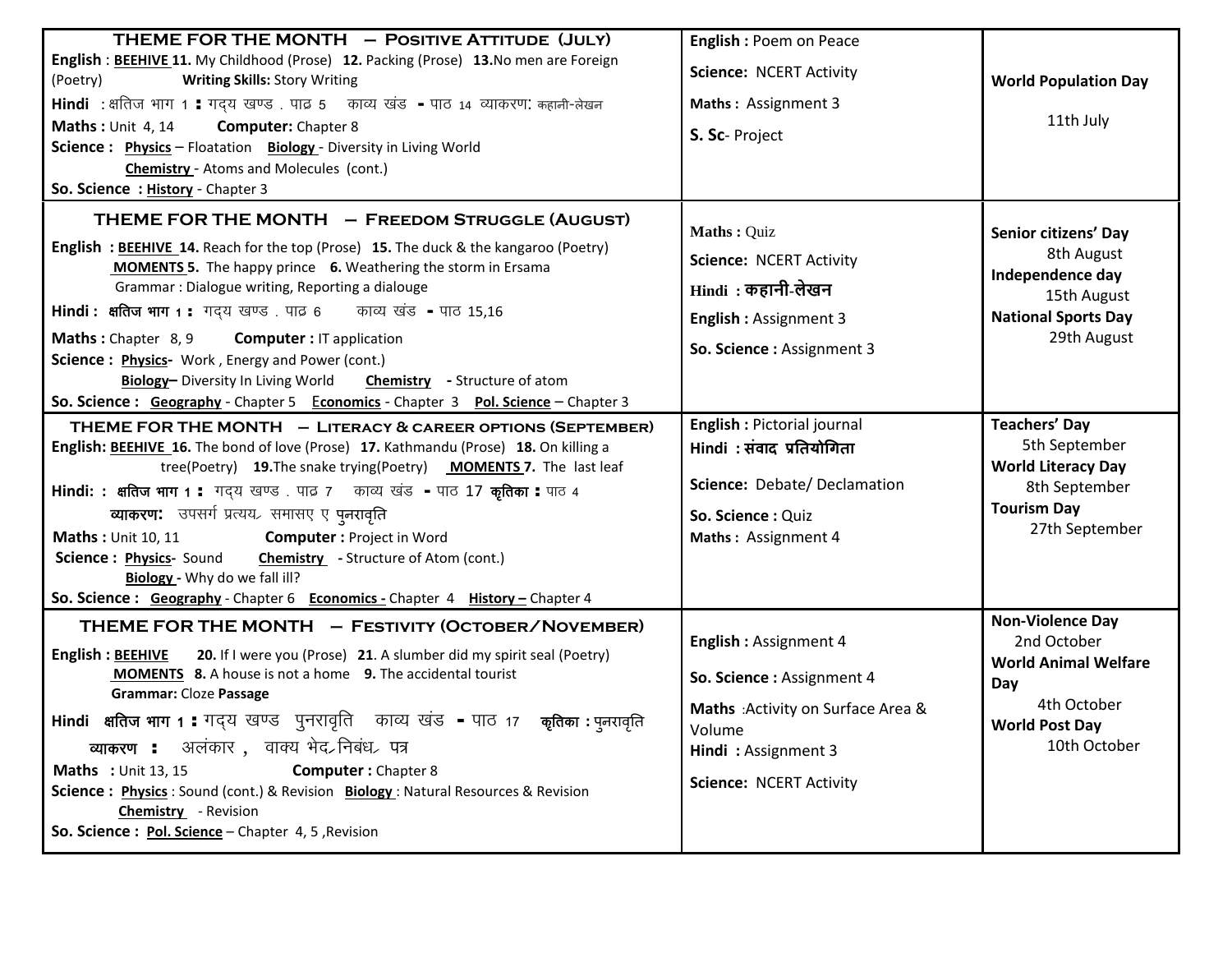#### CLASS X - 2021

| <b>SYLLABUS</b>                                                                                                                                                                                                                                                                                                                                                                                                                                                                                                                                                                                                                                                                                                                                                                                                                                                                                                                                                                                                                                                                                                                            | <b>ACTIVITIES</b>                                                                                                                                                                                                                                                                                                                     | <b>CELEBRATIONS</b>                                                                                                                                                                                                                                                          |
|--------------------------------------------------------------------------------------------------------------------------------------------------------------------------------------------------------------------------------------------------------------------------------------------------------------------------------------------------------------------------------------------------------------------------------------------------------------------------------------------------------------------------------------------------------------------------------------------------------------------------------------------------------------------------------------------------------------------------------------------------------------------------------------------------------------------------------------------------------------------------------------------------------------------------------------------------------------------------------------------------------------------------------------------------------------------------------------------------------------------------------------------|---------------------------------------------------------------------------------------------------------------------------------------------------------------------------------------------------------------------------------------------------------------------------------------------------------------------------------------|------------------------------------------------------------------------------------------------------------------------------------------------------------------------------------------------------------------------------------------------------------------------------|
| THEME FOR THE MONTH - WOMEN EMPOWERMENT (MARCH)<br>English: FIRST FLIGHT 1. A letter to God 2. Dust Of Snow 3. Fire & Ice 4. Nelson Mandela:<br>Long walk to freedom 5. A tiger in the zoo<br><b>FOOTPRINTS</b> 1. A triumph of surgery<br>Writing Skill - Formal Letter<br>Hindi: क्षतिज भाग 2 : गद्य खण्ड पाठ 10 काव्य खंड पाठ 1, 5<br>व्याकरण : वाक्य भेद, पत्र, निबंध ए वाच्य<br><b>Maths</b> : Unit $2 & 3$<br>Computer: Chapter 1 and 2<br><b>Science: Physics - Electricity</b> Biology - Life Process<br><b>Chemistry - Chemical Reactions</b><br>So. Science : Geography - Chapter 1 History - Chapter 1 Economics - Chapter 1 Pol. Science - Chapter 1                                                                                                                                                                                                                                                                                                                                                                                                                                                                           | English: Speech by renowned<br>personality/ Poster making<br>Maths: Activity based on Linear<br>Equation<br><b>Science: NCERT Activity</b><br>Hindi: Assignment 1<br>So. Science : Assignment 1                                                                                                                                       | <b>Holi Celebration</b><br>Int. Women's Day<br>8th March<br><b>World Day for water</b><br>22nd March                                                                                                                                                                         |
| THEME FOR THE MONTH - HEALTH AND FITNESS (APRIL)<br>English: FIRST FLIGHT 6. Two stories about flying 7. How to tell wild animals 8. The Ball poem<br>FOOTPRINTS 3. The Midnight Visitor, 4. The Thief's Story Grammar: Editing, Gap filling<br>Hindi : क्षतिज भाग 2 : गद्य खण्ड . पाठ 11 काव्य खंड . पाठ 6<br>कृतिका ॥ पाठ १ व्याकरण ॥ पत्र, निबंध, पद परिचय,<br>Maths : Unit 1, 6<br><b>Computer:</b> Chapter 3 and 4<br>Science: Physics - Magnetic Effect Of Electric Currents Chemistry - Acid, Bases and Salts<br><b>Biology - Control and Coordination</b><br><b>So. Science</b> : Geography - Chapter 2 History - Chapter 2<br>Pol. Science - Chapter 2                                                                                                                                                                                                                                                                                                                                                                                                                                                                            | So. Science: Mock Drill<br><b>Science: NCERT Activity</b><br>English : Self composed poem<br>Maths: Assignment 1<br>Sanskrit: Assignment 1                                                                                                                                                                                            | <b>World Health Day</b><br>7th April<br><b>World Heritage Day</b><br>18th April<br><b>English Language Day</b><br>23rd April                                                                                                                                                 |
| THEME FOR THE MONTH - SCIENCE & TECHNOLOGY (MAY)<br>English: FIRST FLIGHT 9. From the diary of Anne Frank 10. Amanda<br>Foot Prints 4. A question of trust 5. Footprints without feet<br>Hindi : क्षतिज भाग 2 : गद्य खण्ड . पाठ 12 काव्य खंड . पाठ 7<br>कृतिका ॥ पाठ २ व्याकरण : रस,, पत्र, निबंध, विज्ञापन<br>Maths: Unit 14, 8<br><b>Computer:</b> Chapter 5 and 6<br><b>Science:</b> Physics - Magnetic effects of current (cont.)<br>Chemistry - Acid, Bases and Salts (cont.)<br><b>Biology</b> - Control and Coordination (cont.)<br>Pol. Science - Chapter 3<br><b>So. Science</b> : Geography - Chapter 4 Economics - Chapter 2, 3<br>THEME FOR THE MONTH - GREEN REVOLUTION (JUNE)<br>English: FIRST FLIGHT 11. The hundred dresses   &    12. Animals<br><b>FOOTPRINTS</b> 6. The making of a scientist Writing Skill - Analytical Paragraph<br>Hindi: क्षतिज भाग 2 : गद्य खण्ड पुनरावृति काव्य खंड पुनरावृति<br>कृतिका : पुनरावृति व्याकरण : पुनरावृति<br><b>Maths</b> : Unit 8 (cont.) <b>Computer</b> : Chapter 7<br>So. Science: Revision<br>Science: Physics-Revision Chemistry-Metals & Non-Metal Biology-Source of Energy | <b>English: Facts about Anne Frank</b><br>Maths : Activity on statistics<br><b>Science: NCERT Activity</b><br>Hindi: आश् <i>भाषण</i><br>So. Science : Assignment 2<br>Hindi: Assignment 2<br>So. Science : Slogan Writing<br><b>Science: NCERT Activity</b><br>English: Assignment 1<br>Maths: Assignment 2<br>Sanskrit: Assignment 2 | <b>National Technology Day</b><br>11th May<br><b>Mothers' Day</b><br>10th May<br><b>Anti-Tobacco Day</b><br>31st May<br><b>World Environment Day</b><br>5th June<br>Fathers' Day 21 <sup>st</sup> June<br>Int. day against Drug<br>Abuse & Illicit Trafficking.<br>26th June |